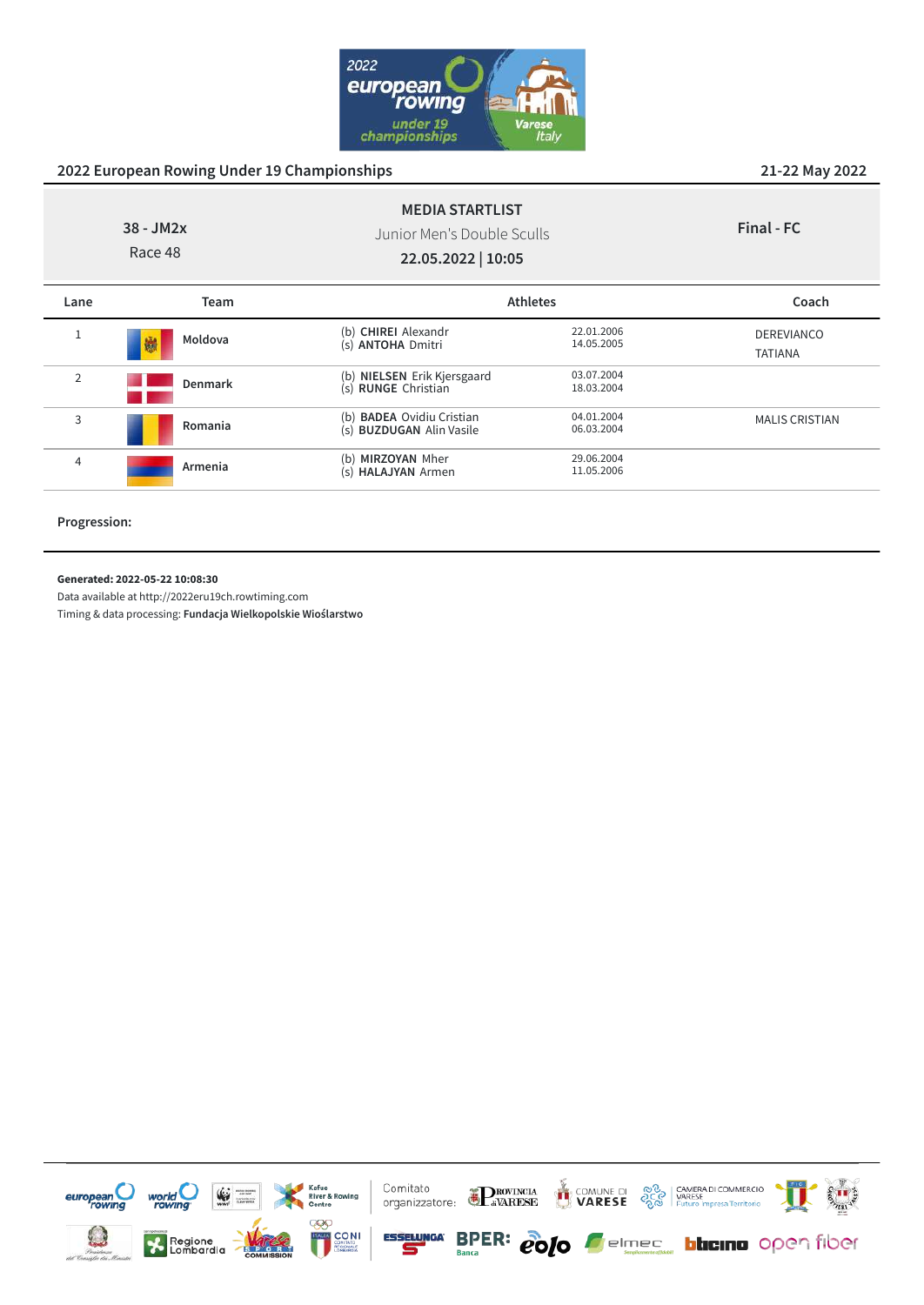

| 42 - JM4x<br>Race 49 |         | <b>MEDIA STARTLIST</b><br>Junior Men's Quadruple Sculls<br>22.05.2022   10:10                                                           |                                                      | Final - FC            |
|----------------------|---------|-----------------------------------------------------------------------------------------------------------------------------------------|------------------------------------------------------|-----------------------|
| Lane                 | Team    |                                                                                                                                         | <b>Athletes</b>                                      | Coach                 |
| Ŧ                    | Romania | <b>PEIA</b> Dragos Valentin<br>(b)<br><b>DUMITRU</b> Silviu-Marian<br>(2)<br><b>GUIA</b> Marian Gabriel<br>(3)<br>MURARIU Bogdan<br>(s) | 05.10.2004<br>18.08.2005<br>16.02.2005<br>14.03.2004 | <b>MALIS CRISTIAN</b> |
| 2                    | Estonia | <b>NIKITIN Aleksei</b><br>(b)<br>RAUDKIVI Karl-Joosep<br>(2)<br><b>HARJUS Roobert</b><br>(3)                                            | 14.12.2004<br>04.10.2004<br>28.12.2004               | <b>MAIER RITA</b>     |

(s) **SVETLANOV** Daniil 06.03.2004

**Progression:**

**Generated: 2022-05-22 10:08:30**

Data available at http://2022eru19ch.rowtiming.com

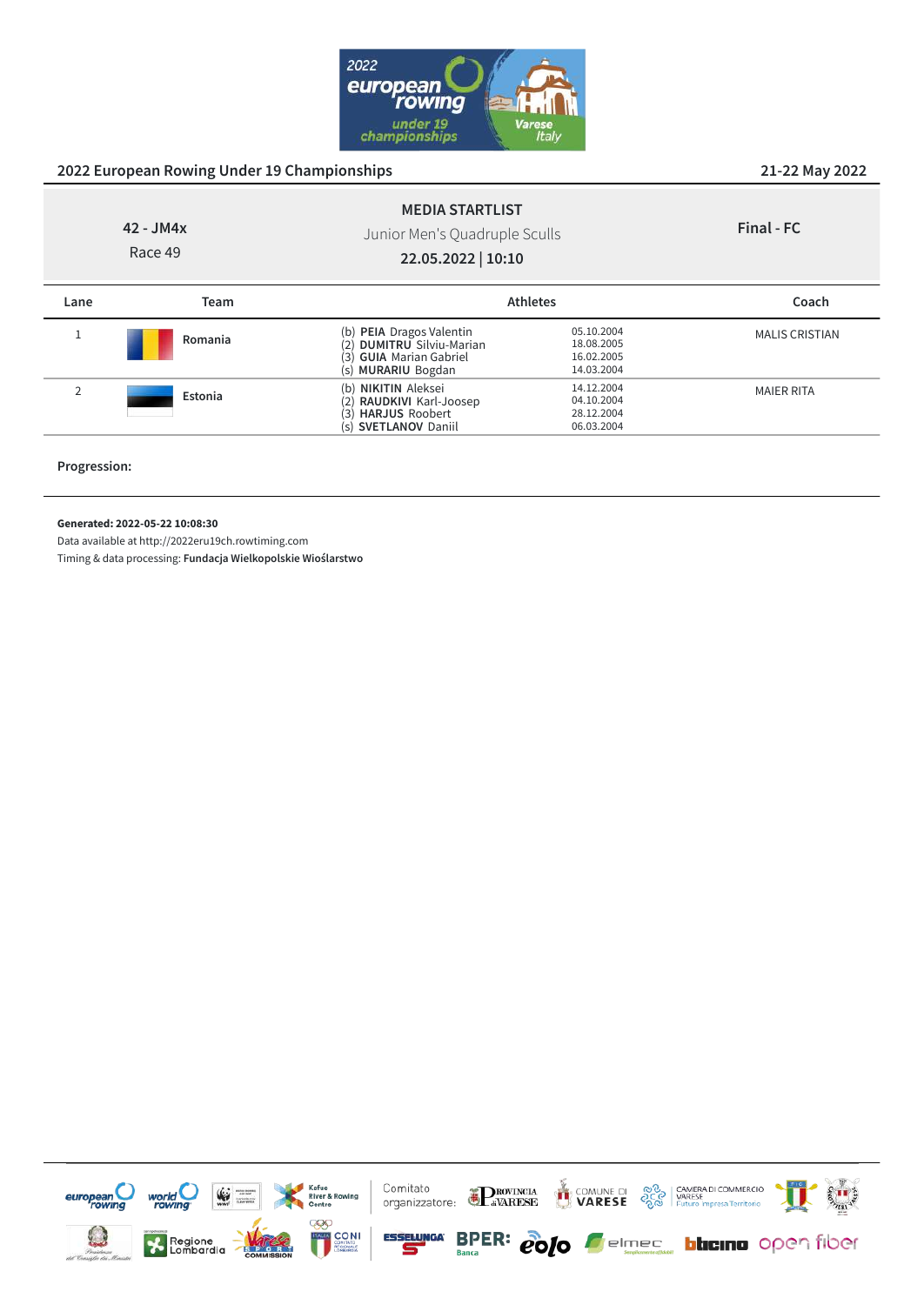

|                | 2022 European Rowing Under 19 Championships                                                            | 21-22 May 2022        |                 |                      |
|----------------|--------------------------------------------------------------------------------------------------------|-----------------------|-----------------|----------------------|
|                | <b>MEDIA STARTLIST</b><br>$33 - JW1x$<br>Junior Women's Single Sculls<br>Race 50<br>22.05.2022   11:30 |                       | Final - FB      |                      |
| Lane           | Team                                                                                                   |                       | <b>Athletes</b> | Coach                |
|                | Hungary                                                                                                | <b>PADAR Luca</b>     | 21.10.2005      | <b>RACZ MILAN</b>    |
| $\overline{2}$ | Bosnia and<br>Herzegovina                                                                              | <b>GORETIC Vivien</b> | 24.04.2020      | <b>MELGES THOMAS</b> |

**Progression:**

#### **Generated: 2022-05-22 10:08:30**

Data available at http://2022eru19ch.rowtiming.com

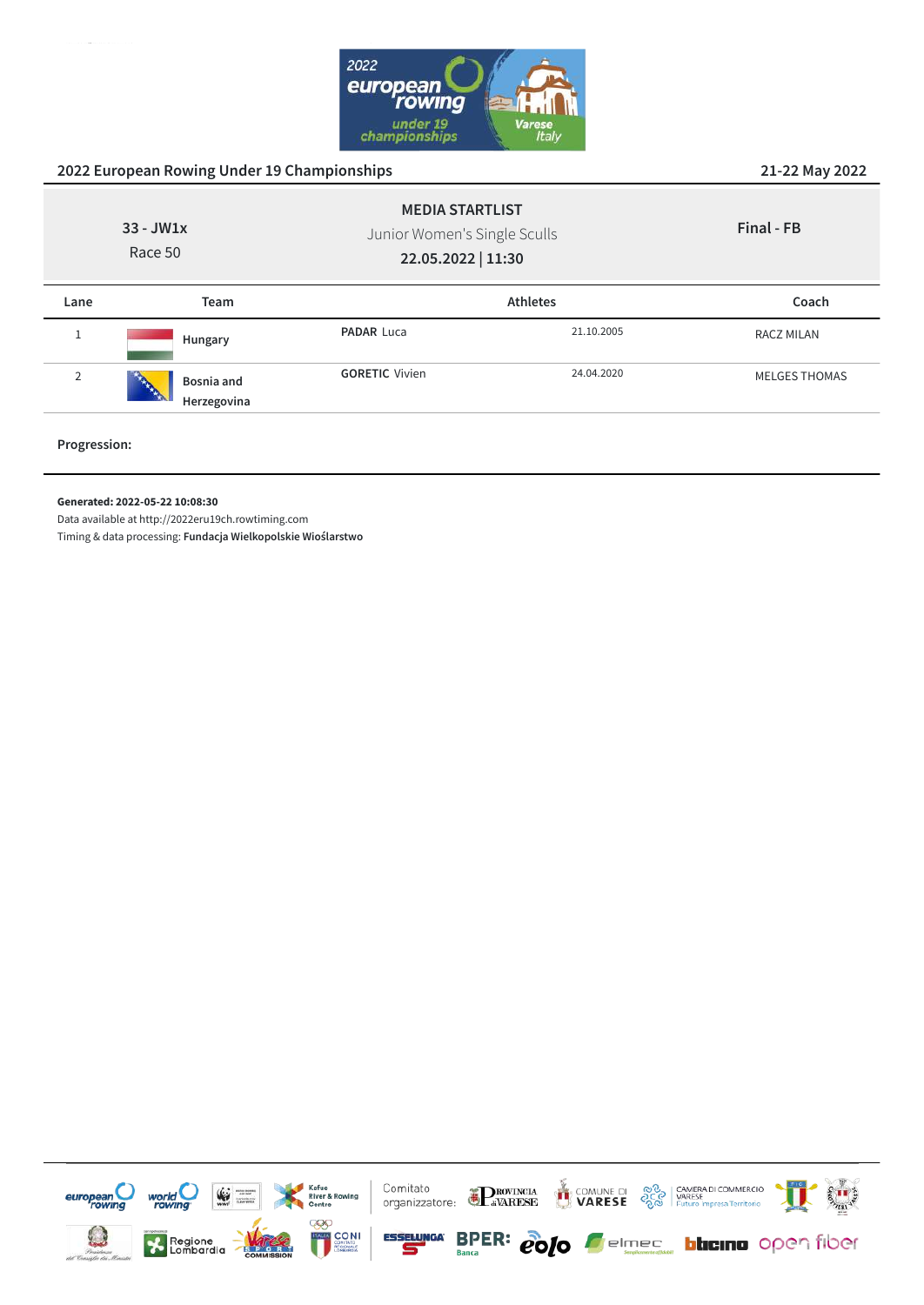

| $34 - JM1x$<br>Race 51 |                 | <b>MEDIA STARTLIST</b><br>Junior Men's Single Sculls<br>22.05.2022   11:36 |            | Final - FB               |  |
|------------------------|-----------------|----------------------------------------------------------------------------|------------|--------------------------|--|
| Lane                   | Team            |                                                                            | Athletes   | Coach                    |  |
| 1                      | Estonia         | <b>HEIN</b> Christopher                                                    | 15.04.2004 | <b>LIPINTSOV ALEKSEI</b> |  |
| $\overline{2}$         | <b>Bulgaria</b> | YORDANOV Ivan                                                              | 21.09.2004 | ARGIROV PETKO            |  |
| 3                      | Italy           | <b>MANCINI Nicola</b>                                                      | 03.03.2004 | <b>MOLEA VALTER</b>      |  |
| $\overline{4}$         | Slovakia<br>电   | <b>STRECANSKY Peter</b>                                                    | 19.07.2005 | <b>STRECANSKY PETER</b>  |  |
| 5                      | Hungary         | <b>CSIZMADIA Adam</b>                                                      | 20.01.2005 | ALFOLDI ZOLTAN           |  |
| 6                      | Slovenia        | <b>ALJAZ Kunstelj</b>                                                      | 03.02.2005 | PIRIH MIHA               |  |

**Progression:**

#### **Generated: 2022-05-22 10:08:30**

Data available at http://2022eru19ch.rowtiming.com

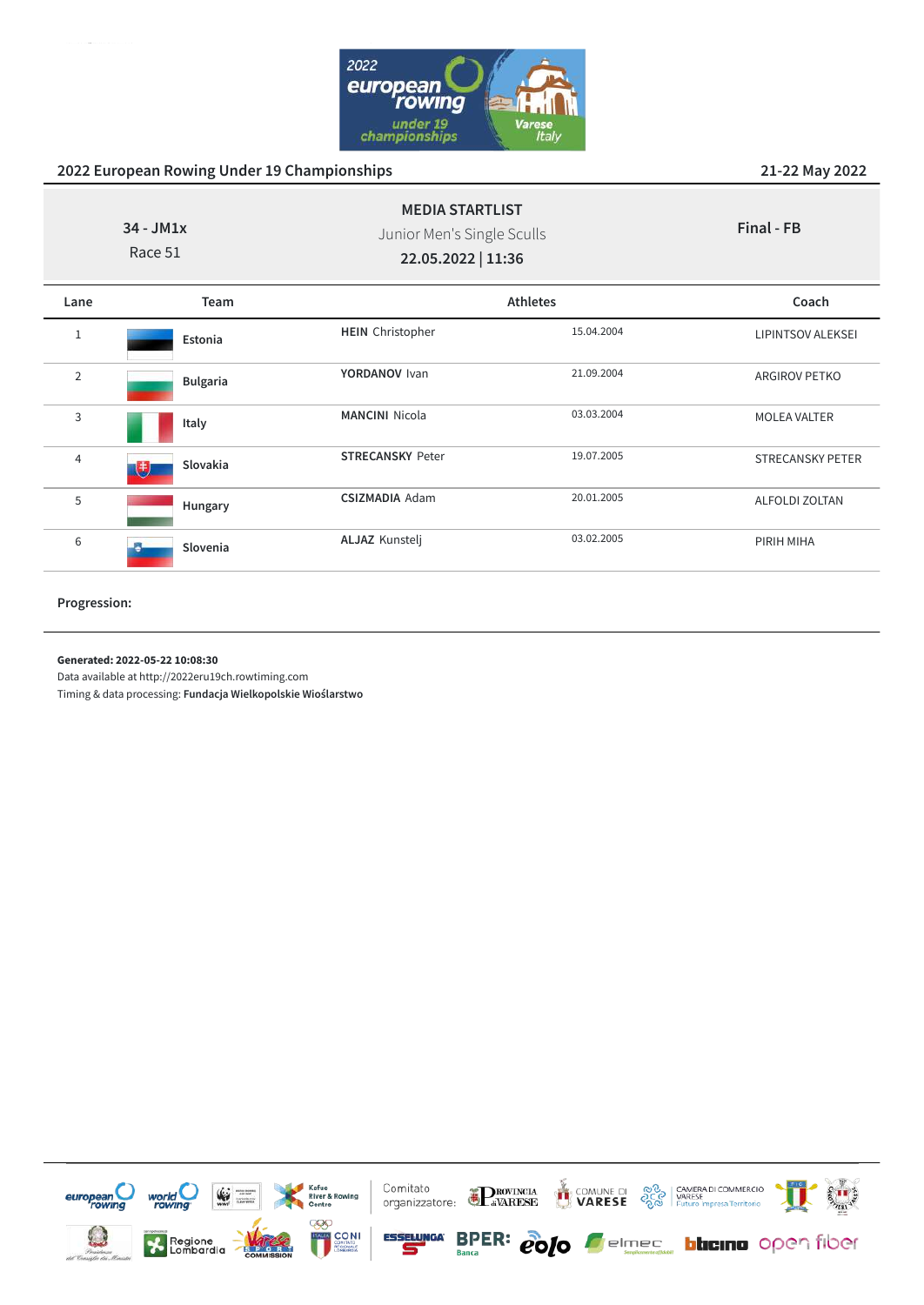

|                         |                |                                                                   |                          | __ __ _ _ _ _        |
|-------------------------|----------------|-------------------------------------------------------------------|--------------------------|----------------------|
| $36 - JM2$ -<br>Race 52 |                | <b>MEDIA STARTLIST</b><br>Junior Men's Pair<br>22.05.2022   11:42 |                          | Final - FB           |
| Lane                    | Team           |                                                                   | <b>Athletes</b>          | Coach                |
| $\mathbf{1}$            | <b>Denmark</b> | (b) MIKKELSEN Simon<br>(s) ELLEHAMMER Elias                       | 20.06.2004<br>04.07.2004 | <b>MADSEN SOEREN</b> |
| $\overline{2}$          | Hungary        | (b) GESZTI Attila Krisztian<br>(s) DEDEYAN Narek Szevak           | 19.05.2004<br>26.01.2004 | <b>SIMON TAMAS</b>   |
|                         |                |                                                                   |                          |                      |

**Progression:**

#### **Generated: 2022-05-22 10:08:30**

Data available at http://2022eru19ch.rowtiming.com

Timing & data processing: **Fundacja Wielkopolskie Wioślarstwo**



**2022 European Rowing Under 19 Championships 21-22 May 2022**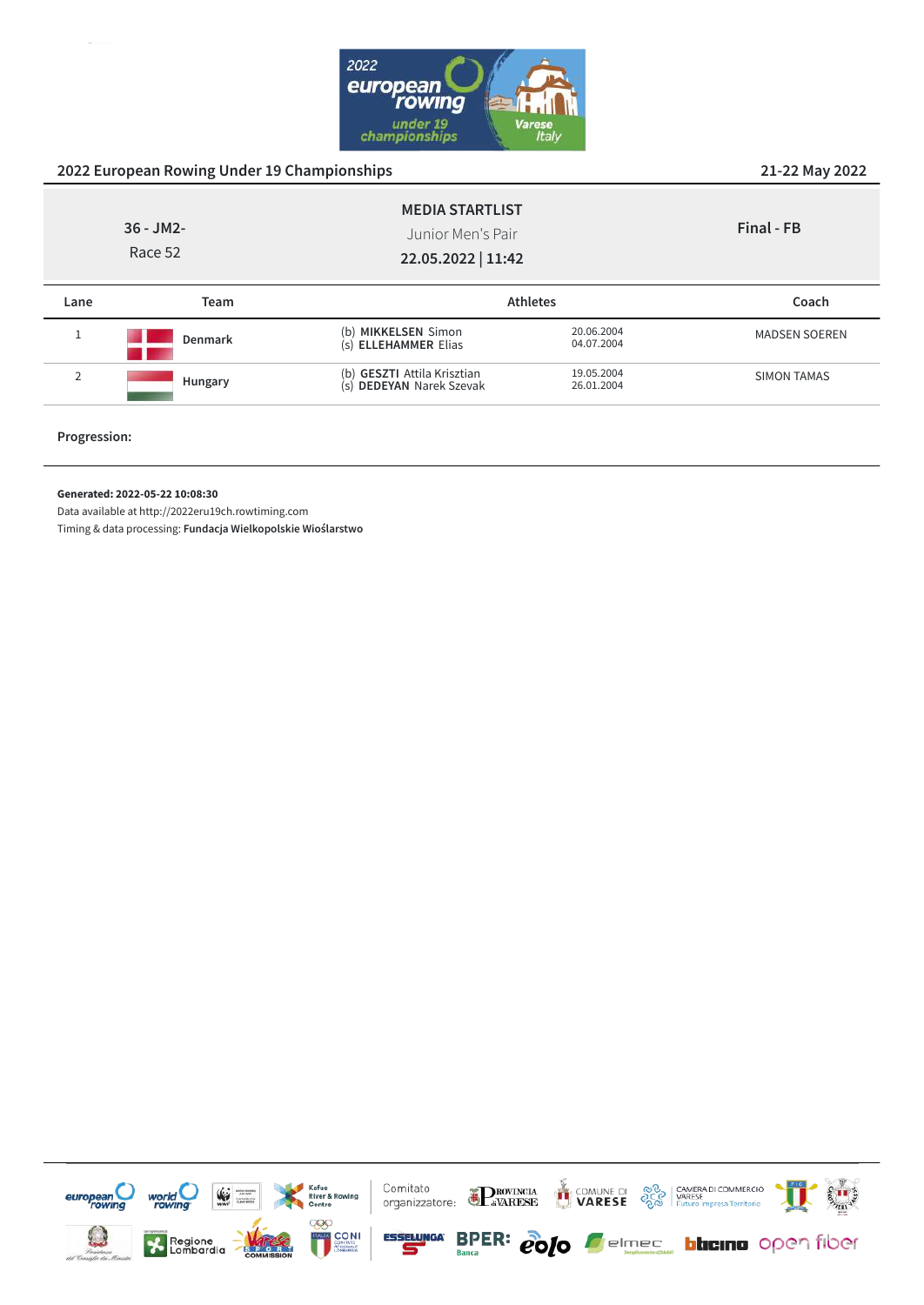

**Final - FB**

|           | <b>MEDIA STARTLIST</b>       |
|-----------|------------------------------|
| 37 - JW2x | Junior Women's Double Sculls |
| Race 53   | 22.05.2022   11:48           |
|           |                              |

**Lane Team Athletes Coach** 1 **Poland** (b) **SZCZECH** Emilia 07.01.2005<br>(s) **FACON** Julia 29.10.2004 (s) **FACON** Julia RADKOWSKI TOMASZ <sup>2</sup> **Great Britain** (**b**) **TAYLOR** Ella 10.05.2004<br>(s) **KNIGHT** Megan 08.04.2004 (s) **KNIGHT** Megan 08.04.2004 MACCALLUM RHONA <sup>3</sup> **Romania** (b) **DRAGHICI** Bianca Elena 18.06.2006 (s) **TIVODARIU** Gabriela 04.09.2006 CATESCU-AVRAM VALERIA <sup>4</sup> **Hungary** (b) **KOVACS** Eszter 13.08.2005 (s) **MAJSA** Klaudia 20.01.2006 BIRO-LAKO SZANDRA

**Progression:**

**Generated: 2022-05-22 10:08:30**

Data available at http://2022eru19ch.rowtiming.com

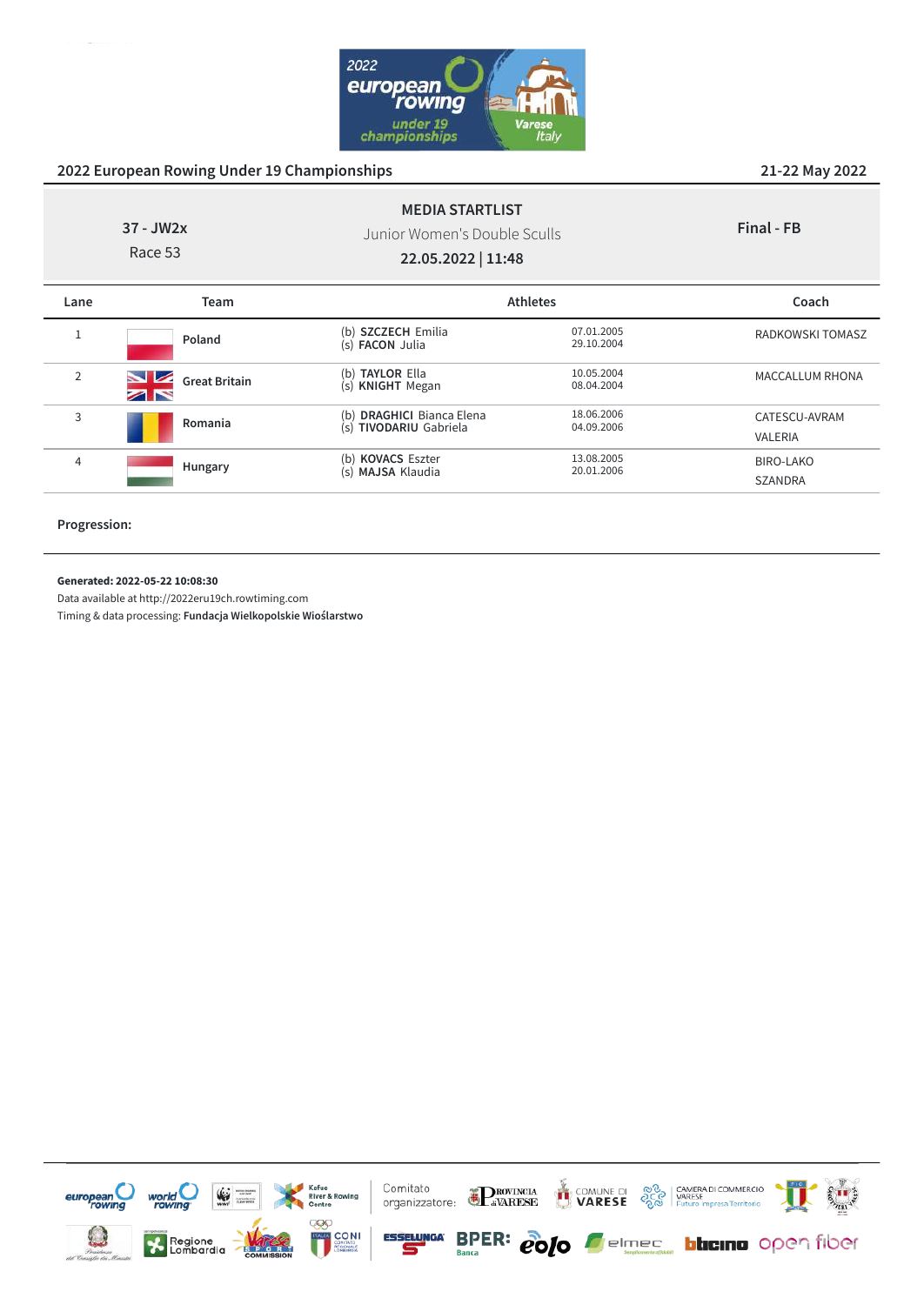

| $38 - JM2x$<br>Race 54 |                       | <b>MEDIA STARTLIST</b><br>Junior Men's Double Sculls<br>22.05.2022   11:54 |                          | Final - FB                        |
|------------------------|-----------------------|----------------------------------------------------------------------------|--------------------------|-----------------------------------|
| Lane                   | Team                  |                                                                            | <b>Athletes</b>          | Coach                             |
| 1                      | <b>Czech Republic</b> | (b) VANCURA Jakub<br>(s) RYCHNOVSKY Matyas                                 | 18.09.2004<br>10.07.2004 | LITERA JAKUB                      |
| $\overline{2}$         | Hungary               | <b>DRAVUCZ Mate</b><br>(b)<br>(s) PALMAI Agoston                           | 10.10.2004<br>28.09.2005 | <b>PURUCKI FERENC</b>             |
| 3                      | Serbia<br><b>FX</b>   | (b) MUDRINIC Vuk<br>(s) RAJKOVIC Matija                                    | 04.06.2004<br>17.04.2004 | STOJANOVIC STEVAN                 |
| 4                      | Italy                 | (b) GILARDONI Marco<br>(s) DRI Marco                                       | 17.12.2004<br>09.02.2004 | <b>MOLEA VALTER</b>               |
| 5                      | Switzerland           | <b>BANNWART</b> Alexander<br>(b)<br>(s) LOEPFE Ivo                         | 03.12.2004<br>24.06.2005 | <b>AITKEN MARTIN</b>              |
| 6                      | Norway                | (b) HEIN Erik<br>(s) THIME Marius Antonsen                                 | 17.05.2004<br>07.06.2004 | SKJOENHAUG<br><b>TRULS PETTER</b> |

**Progression:**

**Generated: 2022-05-22 10:08:30**

Data available at http://2022eru19ch.rowtiming.com

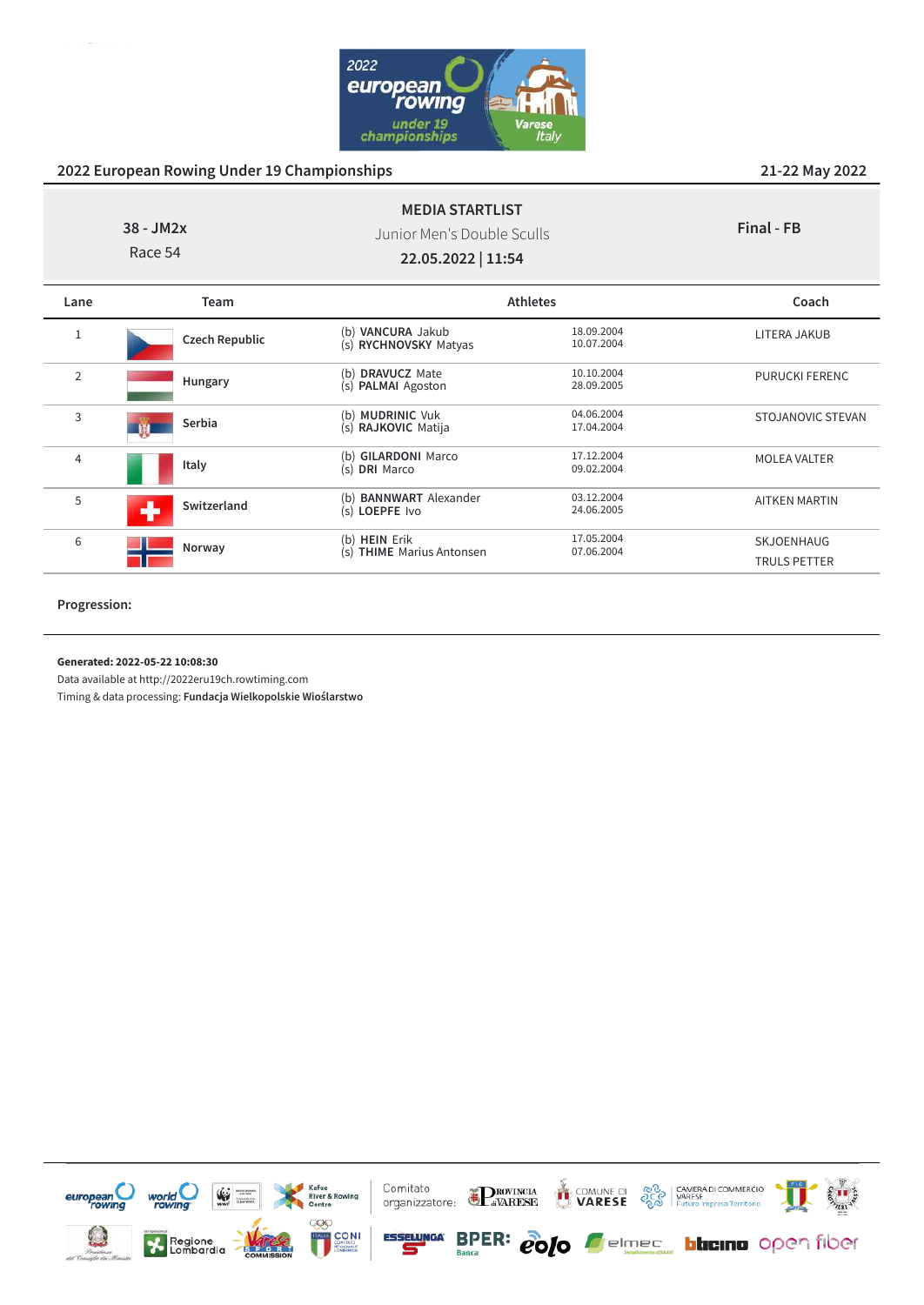

CANHOLA JOSE

CHYKANOV SERGIY

PERGEL LASZLO

POSTIGLIONE GIOVANNI

| 40 - JM4-<br>Race 55 |        | <b>MEDIA STARTLIST</b><br>Junior Men's Four<br>22.05.2022   12:00        |                                        | Final - FB            |
|----------------------|--------|--------------------------------------------------------------------------|----------------------------------------|-----------------------|
| Lane                 | Team   |                                                                          | <b>Athletes</b>                        | Coach                 |
|                      | France | (b) CHOICHILLON Martin<br>(2) MALECOT Marco<br>(3) PICQUET - EGLY Pierre | 22.09.2004<br>28.08.2004<br>16.12.2004 | <b>BOSQUET GILLES</b> |

MER - APPERE Youenn

(s) **CHYKANOV** Illia 02.08.2006

 $(s)$  **BOROS** Oliver

(s) **KOLOVOS** Athanasios

(**3) PICQUET** - EGLY Pierre 16.12.2004<br>(**5) MER** - APPERE Youenn 13.11.2004

(b) **ALPOIM** Francisco 28.01.2004 (2) **GONCALVES** Diogo 06.12.2005 (3) **RODRIGUES** Pedro 12.07.2005 (s) **SANTOS** Afonso 27.05.2005

(b) **HLADCHENKO** Bohdan 08.06.2006<br>
(2) **KYRYCHEVSKYI** Ihor 08.06.2004 (2) **KYRYCHEVSKYI** Ihor 08.06.2004<br>
(3) **MAZEPA** Ihor 20.01.2005 **MAZEPA Ihor** 20.01.2005<br> **CHYKANOV** Illia 202.08.2006

(b) **ZUDOR** Marcell Ferenc 01.03.2004<br>(2) **MESZAROS** Levente 29.04.2005 (2) **MESZAROS** Levente 29.04.2005<br>
(3) **KALMAR** Aron 22.12.2005 (3) **KALMAR** Aron 22.12.2005<br>
(5) **BOROS** Oliver 10.07.2004

(b) **GEORGIOU** Lazaros 09.09.2004 (2) **CHARISIOS** Georgios 05.05.2005 (3) **FOROZIDIS** Panagiotis Aristotelis 23.08.2005<br>(s) **KOLOVOS** Athanasios 12.04.2004

| Progression: |  |
|--------------|--|
|              |  |

**Generated: 2022-05-22 10:08:30**

2 **Portugal** 

<sup>3</sup> **Ukraine**

<sup>4</sup> **Hungary**

<sup>5</sup> **Greece**

Data available at http://2022eru19ch.rowtiming.com

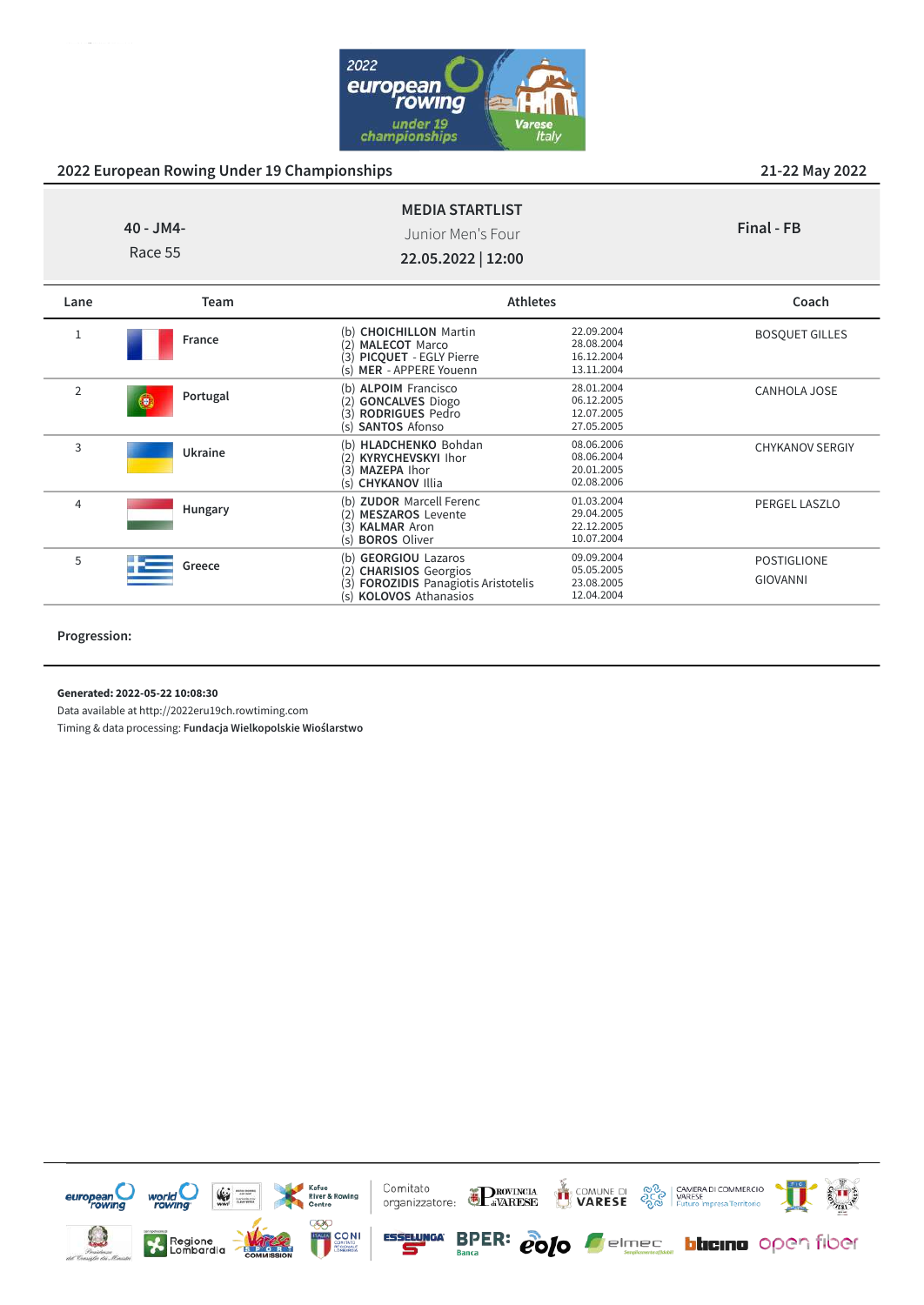

#### **41 - JW4x MEDIA STARTLIST** Junior Women's Quadruple Sculls

**Final - FB**

Race 56

**22.05.2022 | 12:06**

| Lane           | Team           | <b>Athletes</b>                                                                                                                                   |                                                      | Coach                   |
|----------------|----------------|---------------------------------------------------------------------------------------------------------------------------------------------------|------------------------------------------------------|-------------------------|
| 1              | Lithuania      | (b) <b>NASTICIUTE</b> Aukse<br><b>SAKICKAITE Ugne</b><br>(2)<br><b>RUDAITYTE Ugne</b><br>(3)<br><b>KUBAITYTE Agne</b><br>(s)                      | 09.11.2005<br>04.09.2005<br>21.12.2004<br>25.09.2005 |                         |
| $\overline{2}$ | <b>Denmark</b> | <b>TERKELSEN</b> Caroline Bork<br>(b)<br><b>FRELTOFT Clara</b><br>(2)<br><b>FOLDAGER Frida Werner</b><br>(3)<br>(s) <b>KOFOED</b> Astrid Kirstine | 17.10.2005<br>25.03.2004<br>23.11.2005<br>27.01.2004 | <b>YDE ANDREAS HANS</b> |
| 3              | Hungary        | (b) SCHRIEBER Anna Magdolna<br><b>ANGYAL Zsofia</b><br>(2)<br><b>BALAZS</b> Szonja<br>(3)<br><b>NAGY Zsofia</b><br>(s)                            | 15.11.2004<br>25.08.2004<br>13.07.2004<br>07.05.2006 | <b>FICSOR LASZLO</b>    |
| 4              | Italy          | <b>INTRAINA Julia</b><br>(b)<br><b>MARCA Elisa</b><br>(2)<br><b>BUSSACCHETTI Alice</b><br>(3)<br>(s) <b>ARATA</b> Giorgia                         | 16.06.2006<br>26.05.2005<br>01.08.2004<br>17.07.2004 | CASULA MASSIMO          |
| 5              | Estonia        | (b) LUTS Sigrid<br><b>OLESK Kaisa</b><br>(2)<br><b>MEINBEK Doris</b><br>(3)<br><b>ENDREKSON Gerli</b><br>(s)                                      | 08.04.2005<br>12.12.2006<br>09.07.2004<br>09.08.2005 | <b>VAAR RUTH</b>        |
| 6              | Ukraine        | YELEFTERIADI Viktoriia<br>(b)<br><b>STEPANENKO</b> Adelina<br>(2)<br><b>DEREVENKO</b> Sofiia<br>(3)<br>(s) HUZOVSKA Hanna                         | 06.07.2004<br>12.04.2006<br>26.10.2005<br>23.01.2004 | SAVYTSKYI ANDRII        |

**Progression:**

**Generated: 2022-05-22 10:08:30**

Data available at http://2022eru19ch.rowtiming.com

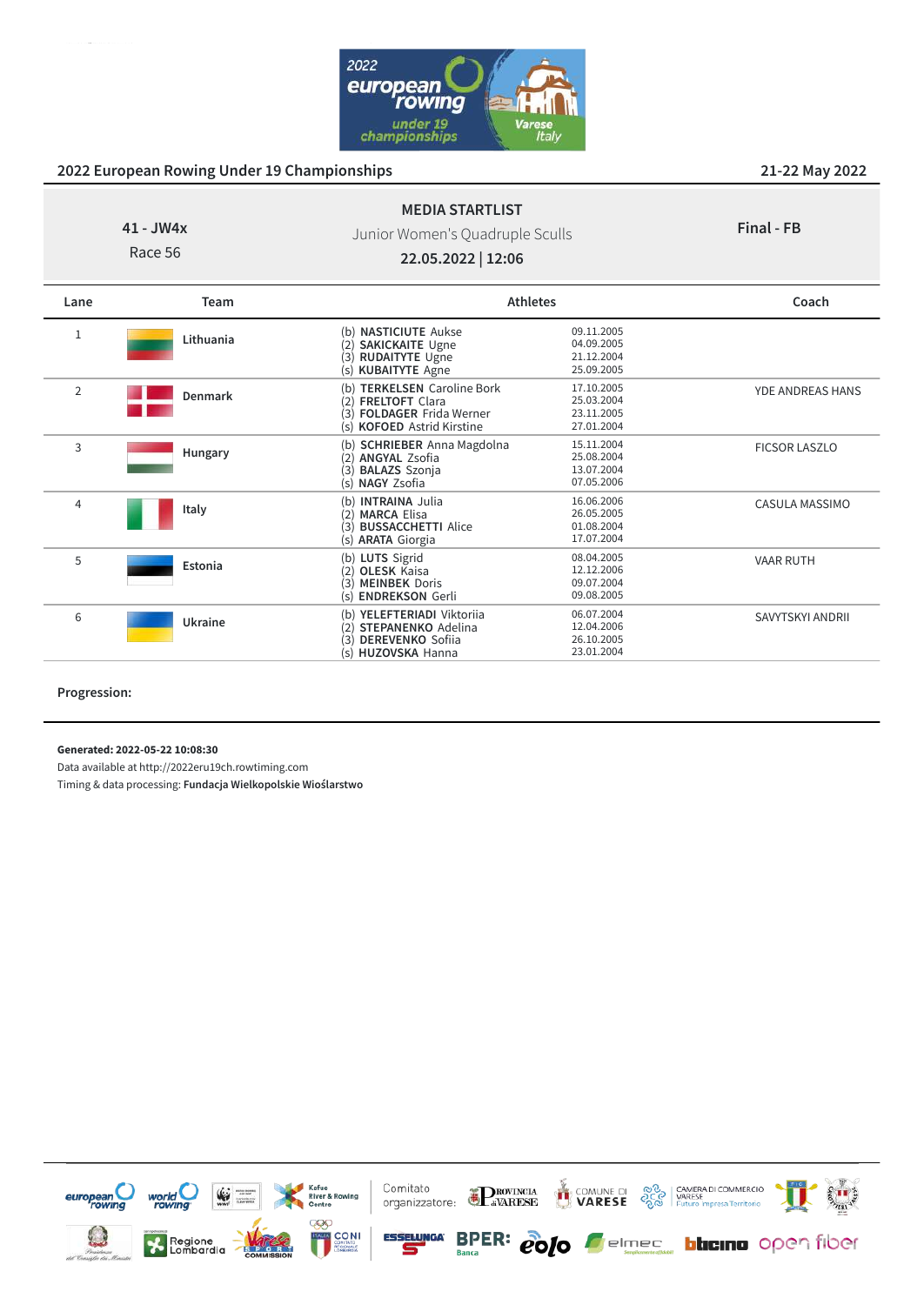

# **42 - JM4x** Race 57

Junior Men's Quadruple Sculls

**MEDIA STARTLIST**

**Final - FB**

**22.05.2022 | 12:12**

| Lane           | Team            |                                                                                                                               | <b>Athletes</b>                                      | Coach                  |
|----------------|-----------------|-------------------------------------------------------------------------------------------------------------------------------|------------------------------------------------------|------------------------|
|                | 蠮<br>Croatia    | <b>KONTREC Nikola</b><br>(2) <b>PAUNOVIC</b> Karlo<br>(3) NICOSCIA Joshua<br>(s) VARAT Nino                                   | 07.06.2005<br>12.01.2005<br>19.02.2004<br>29.07.2004 | PETROVIC KRESIMIR      |
| $\overline{2}$ | France          | <b>VOSGIEN Bartolomeo</b><br><b>SAYN Nicolas</b><br>(2)<br><b>CIMENT Ulysse</b><br>(3)<br><b>CHENEDE Elouen</b><br>(s)        | 13.02.2005<br>20.01.2004<br>23.10.2004<br>03.09.2004 | <b>DESLAVIERE YVAN</b> |
| 3              | <b>Bulgaria</b> | <b>GRIGOROV Stanislav</b><br>(b)<br><b>BOTEV Vladimir</b><br>(2)<br>(3) MUTICH Stefan<br>(s) <b>IVANOV</b> Yoan               | 08.12.2004<br>02.02.2006<br>16.06.2004<br>21.08.2005 | <b>ARGIROV PETKO</b>   |
| $\overline{4}$ | Poland          | MAJEWSKI Jakub<br>(b)<br><b>RANDA Michal</b><br>(2)<br><b>CZEKANOWICZ Igor</b><br>(3)<br>(s) SUSZKA Jacek                     | 27.06.2004<br>23.06.2004<br>04.02.2004<br>06.04.2004 | DZIEKONSKI RAFAL       |
| 5              | Lithuania       | <b>VAITKEVICIUS Tadas</b><br>(b)<br><b>RIAUBA Domantas</b><br><b>STONKUS Vilius</b><br>(3)<br><b>CERNEVICIUS Matas</b><br>(s) | 27.02.2004<br>08.09.2004<br>22.11.2004<br>21.04.2005 |                        |
| 6              | Latvia          | <b>DONOVS Emils Niks</b><br><b>STRADZS Patriks</b><br><b>SEJANS Valters</b><br>(3)<br>(s) KLAVINS Andrejs                     | 19.03.2006<br>11.03.2005<br>20.10.2006<br>29.09.2004 | PURINA AGITA           |

**Progression:**

**Generated: 2022-05-22 10:08:30**

Data available at http://2022eru19ch.rowtiming.com

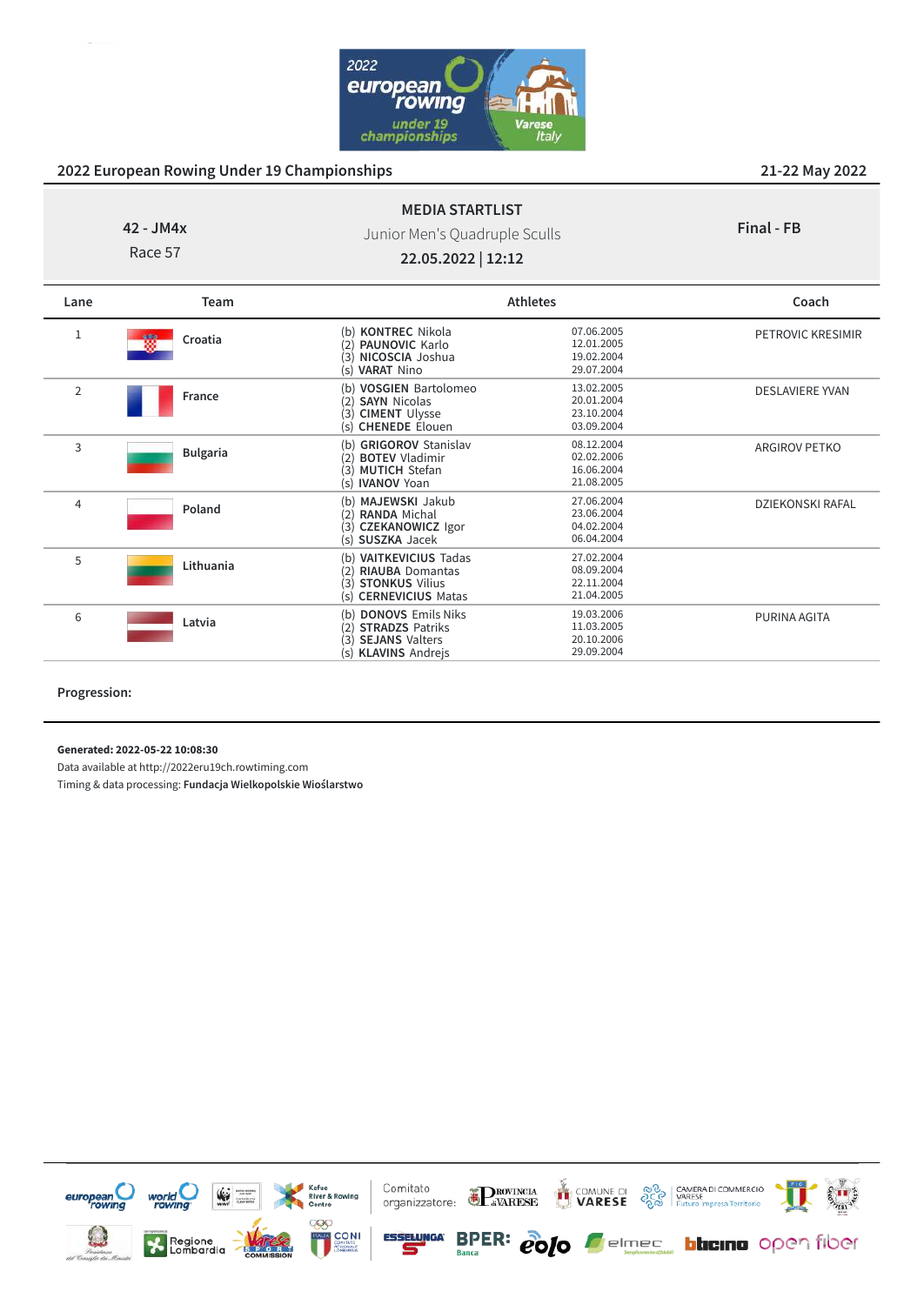

|            | <b>MEDIA STARTLIST</b>  |
|------------|-------------------------|
| -32 - JM4+ | Junior Men's Coxed Four |
| Race 58    | 22.05.2022   12:36      |

**Final - F**

| Lane           | Team                 |                                                                                                                                                                            | <b>Athletes</b>                                                    | Coach                                |
|----------------|----------------------|----------------------------------------------------------------------------------------------------------------------------------------------------------------------------|--------------------------------------------------------------------|--------------------------------------|
|                | 髓<br>Croatia         | (b) PSENICA Gabrijel<br><b>CIZMEK Stribor</b><br>(2)<br>(3)<br><b>MUSTAC</b> Ivan<br><b>MILOS Petar</b><br>(s<br><b>MARTINOVIC Matej</b><br>(c)                            | 21.07.2004<br>04.10.2004<br>12.10.2004<br>17.02.2004<br>13.05.2007 | <b>VUJEVIC BRANIMIR</b>              |
| $\overline{2}$ | <b>Turkey</b><br>r * | <b>ATMACA Hamdi Okan</b><br>(b)<br><b>AVCI</b> Fatih Mehmet<br>(2)<br><b>ATES</b> Yusuf Ziya<br>(3)<br><b>EREN</b> Alper Sevket<br>(S)<br><b>YILDIZ Tuana Fatma</b><br>(c) | 15.12.2004<br>15.02.2004<br>06.04.2005<br>20.08.2005<br>17.03.2004 | <b>GUNESTAN</b><br><b>CELALETTIN</b> |
| 3              | Italy                | ZAFFIRO Santo<br>(b)<br><b>ZUCCALA Giulio</b><br>(2)<br><b>SARTORI</b> Jacopo<br>(3)<br><b>MIATELLO Marco</b><br>(s)<br><b>FANCHI</b> Lorenzo<br>(c)                       | 08.09.2004<br>26.05.2004<br>21.03.2004<br>07.07.2005<br>18.01.2007 | <b>MOLEA VALTER</b>                  |
| 4              | Hungary              | <b>SZIGETI Ferenc</b><br>(b)<br><b>SHAH Amir</b><br>(2)<br>(3<br><b>BOROS Aron</b><br><b>GASZTONYI Peter</b><br>(s)<br><b>TOTH Daniel</b><br>(c)                           | 15.07.2005<br>04.02.2004<br>17.09.2006<br>23.11.2005<br>12.03.2005 | <b>ALFOLDI ZOLTAN</b>                |

**Progression:**

**Generated: 2022-05-22 10:08:30**

Data available at http://2022eru19ch.rowtiming.com

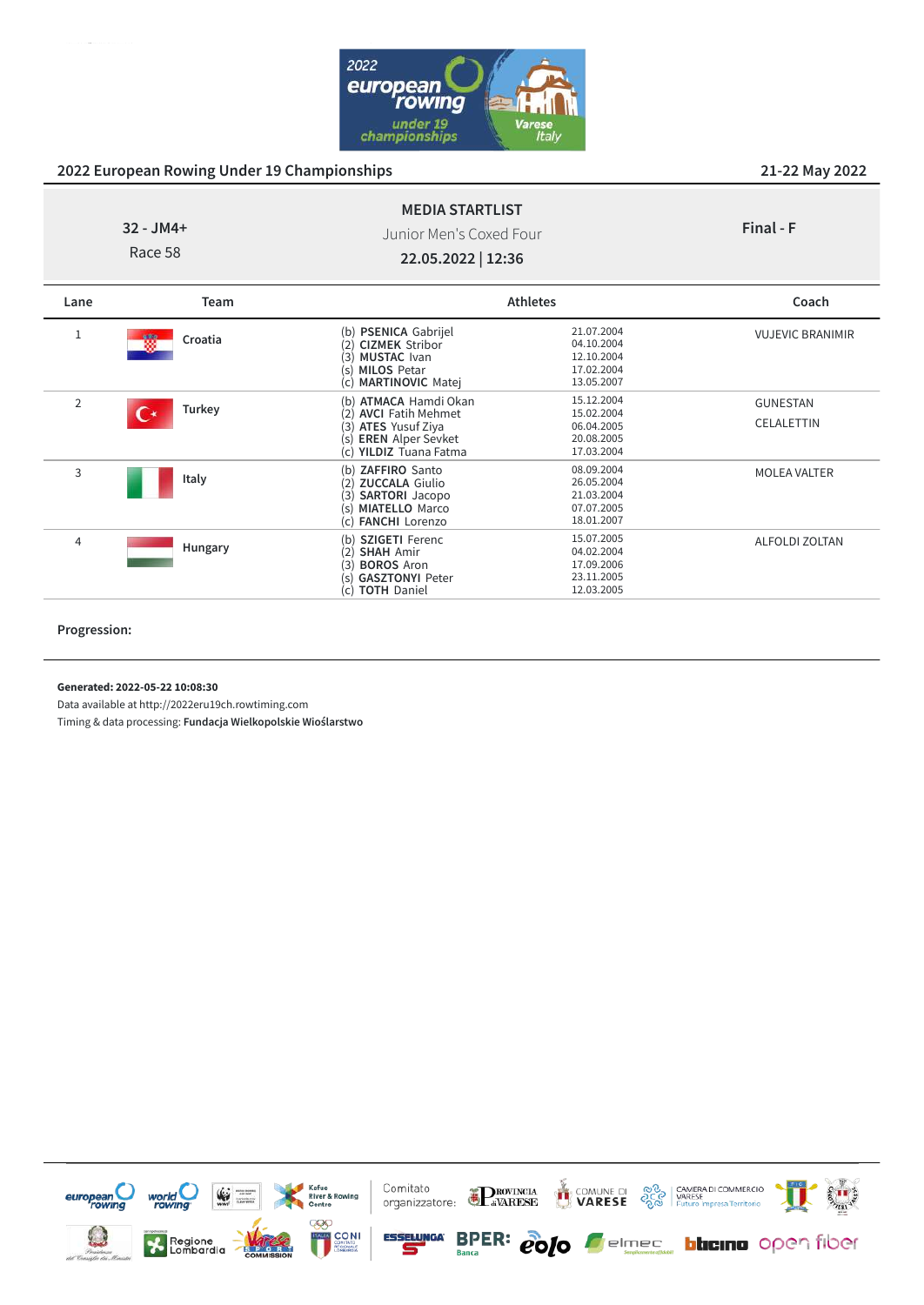

| $33 - JW1x$<br>Race 59 |                  | <b>MEDIA STARTLIST</b><br>Junior Women's Single Sculls<br>22.05.2022   12:48 |            | Final - FA                   |
|------------------------|------------------|------------------------------------------------------------------------------|------------|------------------------------|
| Lane                   | Team             | <b>Athletes</b>                                                              |            | Coach                        |
| 1                      | Romania          | <b>IFTENI</b> Bianca Camelia                                                 | 06.10.2006 | CATESCU-AVRAM<br>VALERIA     |
| $\overline{2}$         | Switzerland<br>┻ | <b>KUEHN Lina</b>                                                            | 13.03.2004 | HOWALD-BUOL<br>ANNA-MARIA    |
| 3                      | Greece           | <b>GKOGKOU</b> Aikaterini                                                    | 09.12.2004 | POSTIGLIONE<br>GIOVANNI      |
| $\overline{4}$         | Italy            | <b>SPIRITO Aurora</b>                                                        | 07.11.2005 | CASULA MASSIMO               |
| 5                      | Slovenia         | <b>DREMELJ</b> Jana                                                          | 07.10.2004 | PIRIH MIHA                   |
| 6                      | Moldova<br>鱜     | <b>FEDORENCO</b> Ecaterina                                                   | 23.11.2004 | DEREVIANCO<br><b>TATIANA</b> |

#### **Progression:**

**Generated: 2022-05-22 10:08:30**

Data available at http://2022eru19ch.rowtiming.com

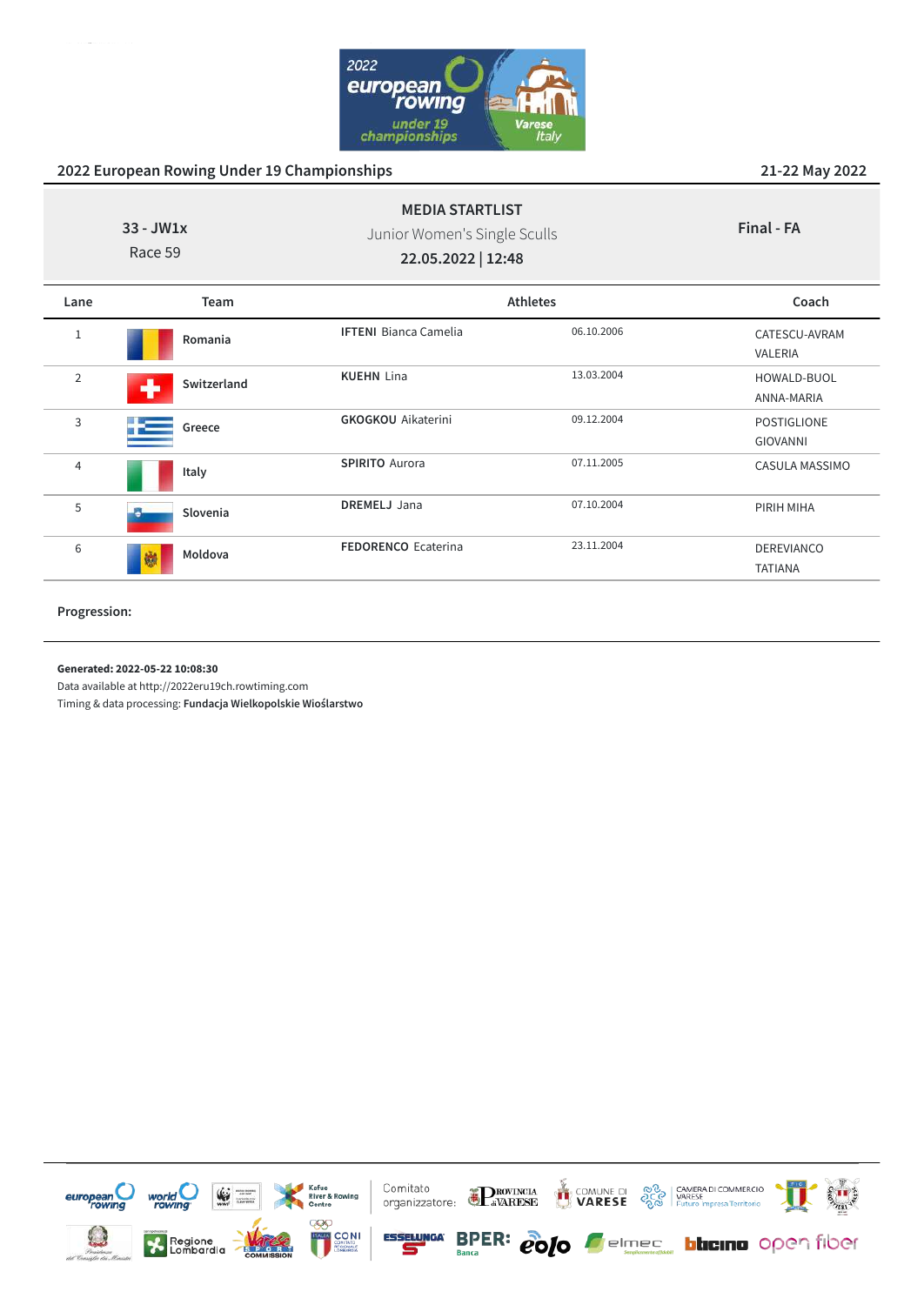

| $34 - JM1x$<br>Race 60 |                                        | <b>MEDIA STARTLIST</b><br>Junior Men's Single Sculls<br>22.05.2022   13:00 |            | Final - FA                             |
|------------------------|----------------------------------------|----------------------------------------------------------------------------|------------|----------------------------------------|
| Lane                   | <b>Team</b>                            |                                                                            | Athletes   | Coach                                  |
| 1                      | France                                 | <b>MOLINS Pierre</b>                                                       | 26.08.2004 | <b>DESLAVIERE YVAN</b>                 |
| $\overline{2}$         | Norway                                 | <b>LOHNE</b> Ulrik Pharo                                                   | 09.05.2004 | <b>KROGSRUD MARTE</b><br><b>KAASEN</b> |
| 3                      | $\blacksquare$<br><b>Great Britain</b> | <b>CHUTE Marcus</b>                                                        | 15.05.2004 | <b>WILKINSON MARK</b>                  |
| 4                      | Switzerland                            | <b>BERGER Nicolas</b>                                                      | 10.08.2004 | <b>AITKEN MARTIN</b>                   |
| 5                      | Belgium                                | <b>TAELDEMAN Boris</b>                                                     | 27.04.2004 |                                        |
| 6                      | <b>Denmark</b>                         | <b>WISHOLM August</b>                                                      | 21.10.2004 | <b>CHRISTIANSEN JENS</b>               |

**Progression:**

#### **Generated: 2022-05-22 10:08:30**

Data available at http://2022eru19ch.rowtiming.com

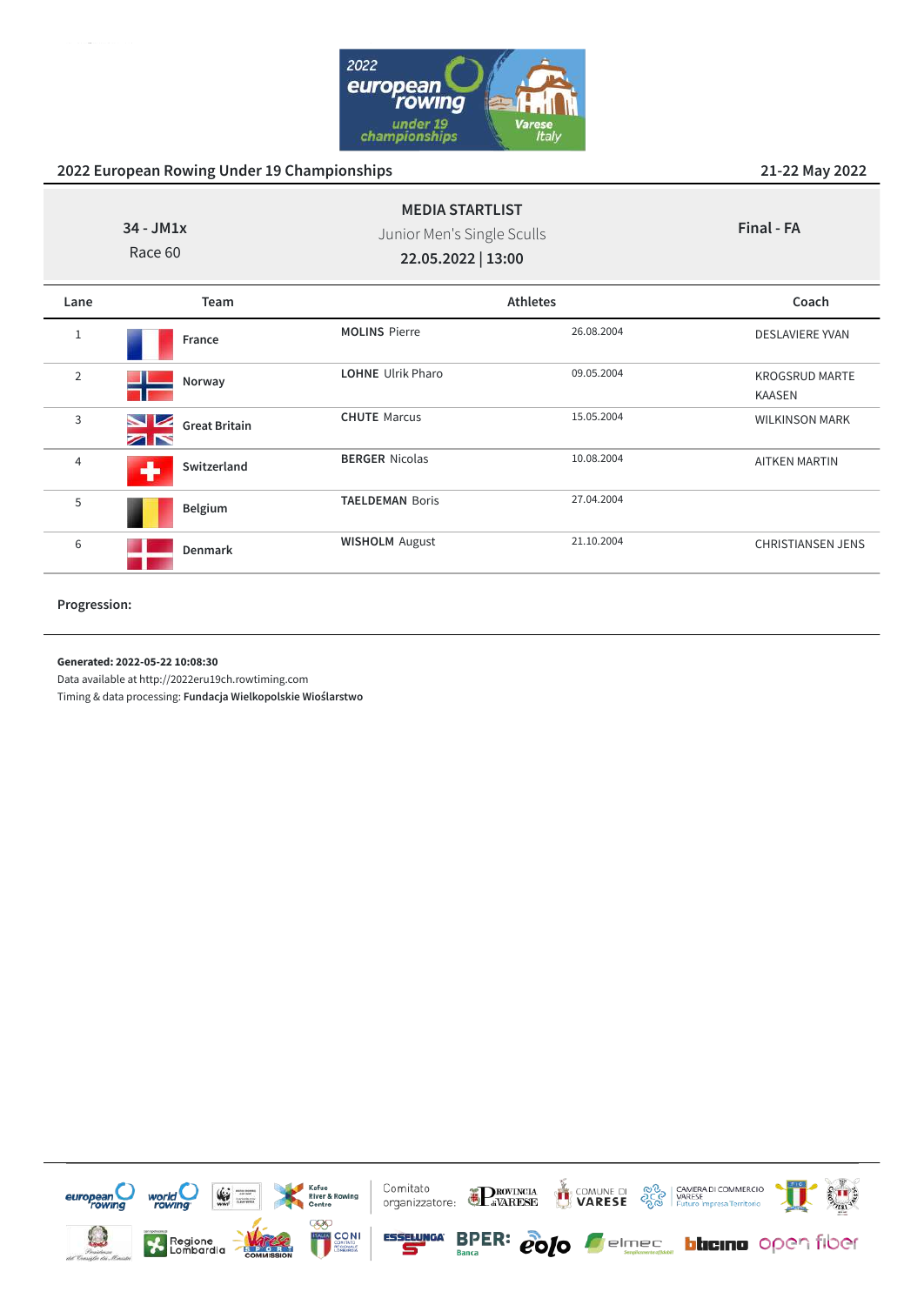

| $35 - JW2 -$<br>Race 61 |                      | <b>MEDIA STARTLIST</b><br>Junior Women's Pair<br>22.05.2022   13:12 |                          | Final - FA                     |
|-------------------------|----------------------|---------------------------------------------------------------------|--------------------------|--------------------------------|
| Lane                    | <b>Team</b>          | <b>Athletes</b>                                                     |                          | Coach                          |
|                         | <b>Great Britain</b> | (b) <b>BEESON</b> Zoe<br>(s) <b>ASPINALL</b> Maisie                 | 07.10.2004<br>08.01.2004 | MACCALLUM RHONA                |
| $\overline{2}$          | Romania              | (b) AZOITEI Valentina Amalia<br>(s) DINU Andreea Nicoleta           | 14.08.2004<br>20.11.2005 | <b>GRIJUC MARIAN</b>           |
| 3                       | France               | (b) <b>FOUQUET</b> Leontine<br>(s) SELLIER Jeanne                   | 05.01.2005<br>30.03.2004 | <b>BUNIET GAELLE</b>           |
| 4                       | Greece               | (b) ASVESTA loanna<br>(s) ARGYRAKI Elisavet Ira                     | 07.12.2004<br>12.05.2004 | POSTIGLIONE<br><b>GIOVANNI</b> |
| 5                       | Italy                | (b) NASELLI Sofia<br>(s) SCARPELLO Martina                          | 12.08.2005<br>04.11.2004 | CASULA MASSIMO                 |
| 6                       | Hungary              | (b) SANDOR Zsofia<br>(s) <b>BENCSICS</b> Hella                      | 14.04.2004<br>05.11.2005 | BIRO-LAKO<br>SZANDRA           |

#### **Progression:**

**Generated: 2022-05-22 10:08:30**

Data available at http://2022eru19ch.rowtiming.com

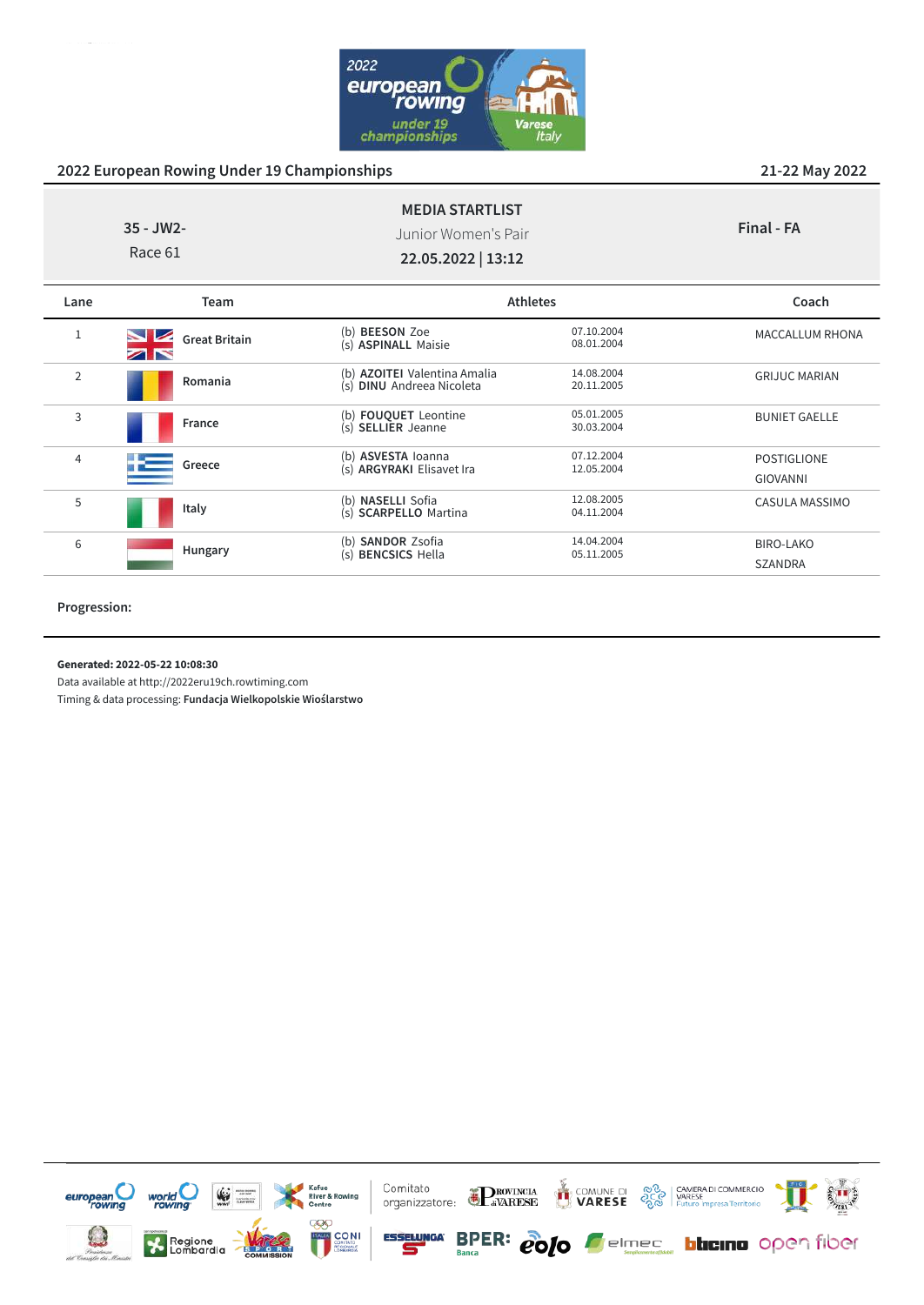

|                | $36 - JM2 -$<br>Race 62 | <b>MEDIA STARTLIST</b><br>Junior Men's Pair<br>22.05.2022   13:24 |                          | Final - FA                            |
|----------------|-------------------------|-------------------------------------------------------------------|--------------------------|---------------------------------------|
| Lane           | Team                    | <b>Athletes</b>                                                   |                          | Coach                                 |
| 1              | Austria                 | (b) PFURTSCHELLER Bernd<br>(s) STRAUSS Nikolaus                   | 16.07.2005<br>25.01.2005 | <b>GOETZ ANNA-MARIA</b>               |
| $\overline{2}$ | Slovenia                | (b) ZAVRSNIK Arne<br>(s) <b>BRGLEZ</b> Jakob                      | 31.03.2005<br>19.03.2004 | <b>MERF PRIMOZ</b>                    |
| 3              | Italy                   | (b) VICINO Luca<br>(s) VICINO Marco                               | 08.01.2004<br>08.01.2004 | <b>MOLEA VALTER</b>                   |
| 4              | Serbia                  | (b) DEDIC Mihajlo<br>(s) LULEDZIJA Nemanja                        | 12.03.2005<br>23.09.2004 | <b>TODOROVIC GORAN</b>                |
| 5              | Romania                 | (b) VATAMANIUC Andrei-Vlad-Robert<br>(s) NUTESCU Iliuta-Leontin   | 11.08.2004<br>16.07.2004 | <b>MALIS CRISTIAN</b>                 |
| 6              | Greece                  | (b) KOSTOULAS Vasileios<br>(s) KOUTRAS Dimitrios                  | 22.07.2005<br>24.08.2006 | <b>POSTIGLIONE</b><br><b>GIOVANNI</b> |

#### **Progression:**

**Generated: 2022-05-22 10:08:30**

Data available at http://2022eru19ch.rowtiming.com

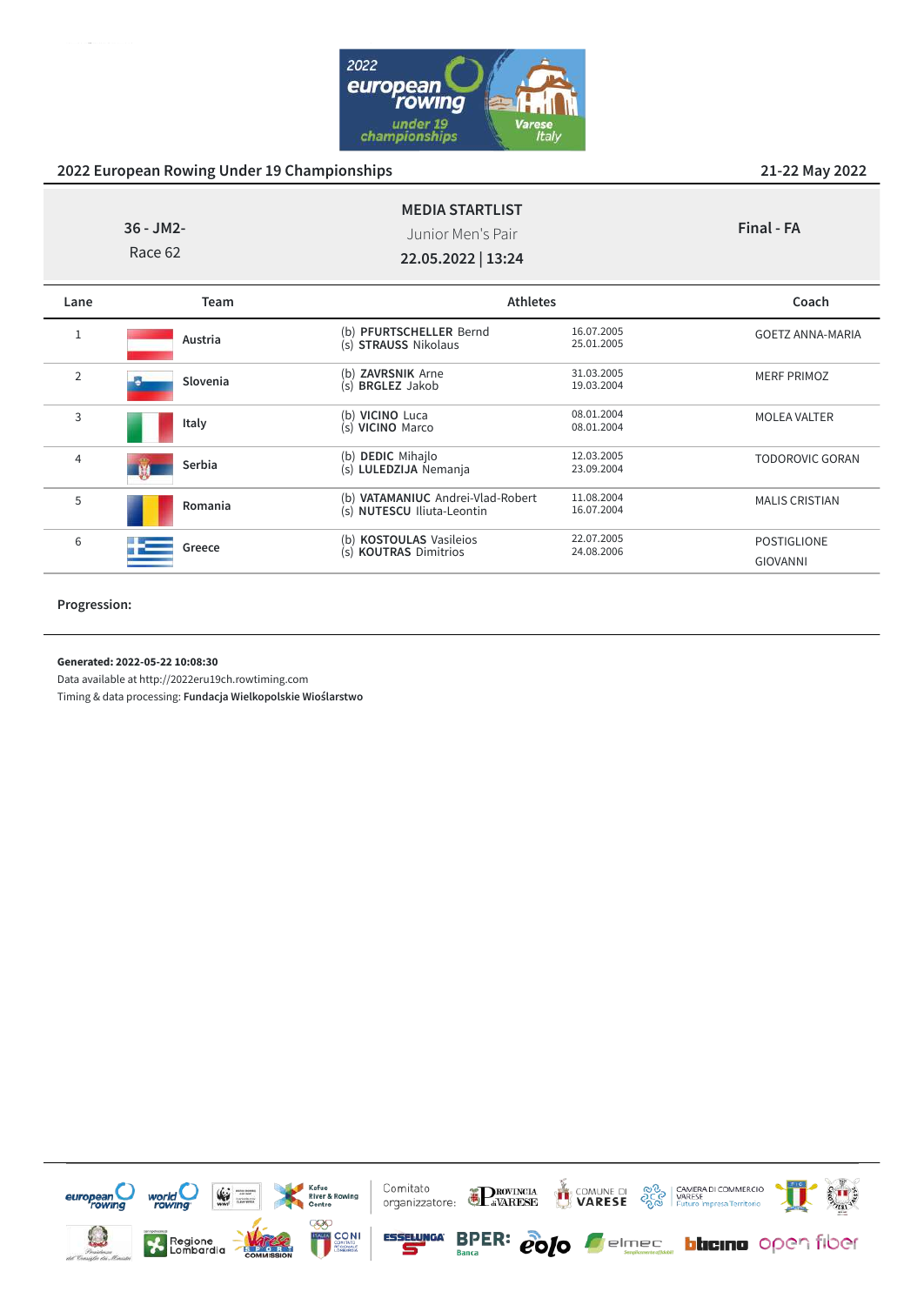

CASULA MASSIMO

|                | 39 - JW4-<br>Race 63  | <b>MEDIA STARTLIST</b><br>Junior Women's Four<br>22.05.2022   13:36                                                                         |                                                      | Final - F            |
|----------------|-----------------------|---------------------------------------------------------------------------------------------------------------------------------------------|------------------------------------------------------|----------------------|
| Lane           | Team                  | <b>Athletes</b>                                                                                                                             |                                                      | Coach                |
| T              | Romania               | (b) PASCOVICI Ioana Ruxandra<br><b>BLANARIU</b> Georgiana<br>(2)<br><b>MOCANU</b> Elena Silvia<br>(3)<br><b>SERBAN</b> Andreea Ioana<br>(s) | 15.10.2005<br>19.02.2005<br>04.01.2004<br>24.06.2004 | <b>GRIJUC MARIAN</b> |
| $\overline{2}$ | France                | (b) MAZZOLINI Rachel<br><b>DANSAULT</b> Apoline<br>(2)<br><b>LAGARDE</b> Caroline<br>(3)<br><b>HERSCOVICI Lea</b><br>(s)                    | 11.02.2004<br>23.03.2004<br>12.02.2004<br>26.02.2005 | <b>BUNIET GAELLE</b> |
| 3              | <b>Czech Republic</b> | <b>BARTAKOVA Adela</b><br>(b)<br><b>DOHNALOVA Katerina</b><br>12<br>(3)<br><b>HORAKOVA Karolina</b>                                         | 25.07.2005<br>20.06.2006<br>20.04.2004               | SINDILKOVA RADKA     |

(3) **HORAKOVA** Karolina 20.04.2004

(b) **PAHOR** Benedetta 08.07.2004 (2) **CUZZOCREA** Emma 27.07.2004 (3) **SCIATTELLA** Giorgia 23.04.2005 (s) **GRISONI** Elisa 22.03.2004

(s) **MASINOVA** Evelina

| Progression: |
|--------------|
|              |
|              |

4

#### **Generated: 2022-05-22 10:08:30**

Data available at http://2022eru19ch.rowtiming.com

**Italy**

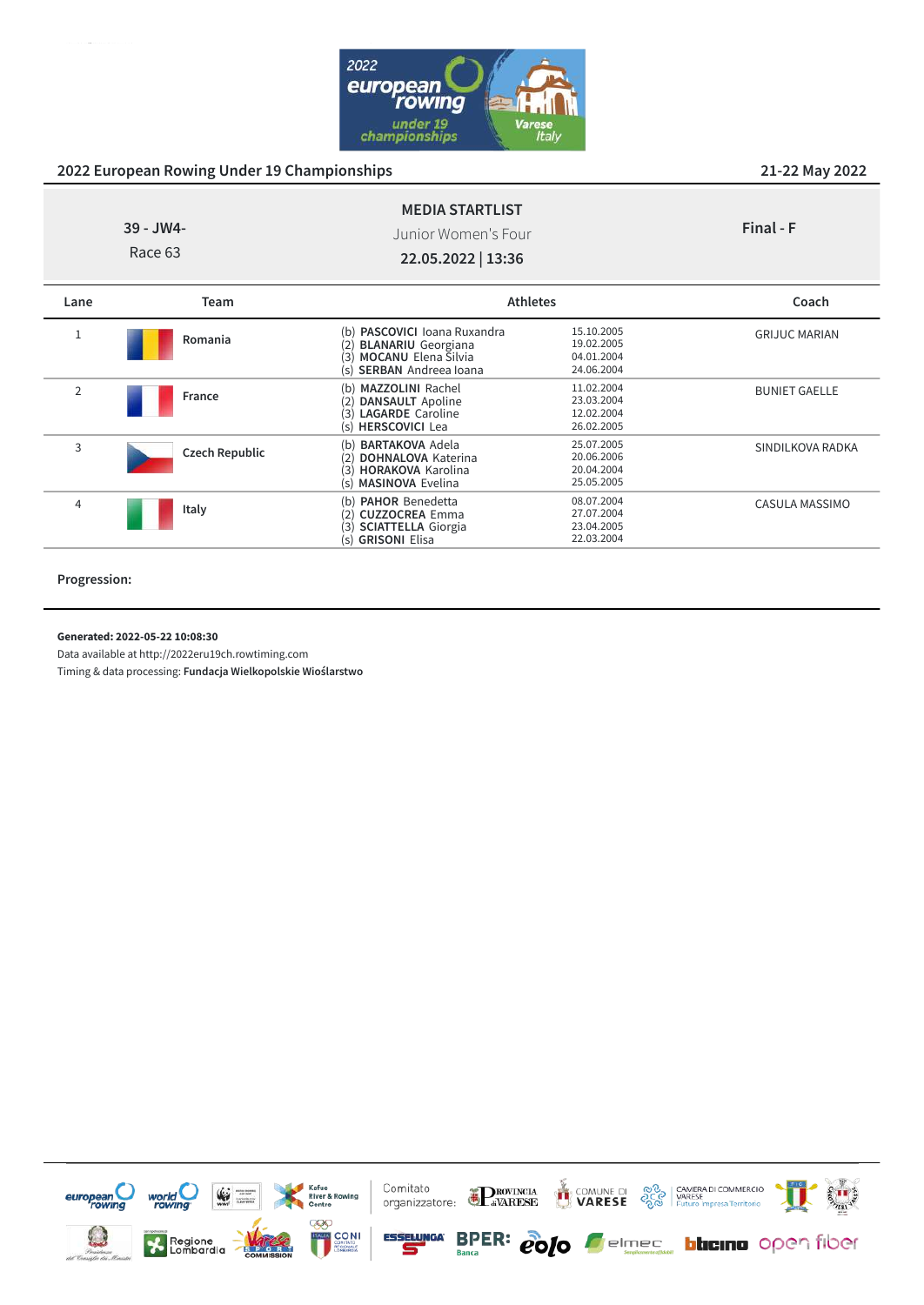

| Team<br>Lane |                      | <b>Athletes</b>                         | Coach      |
|--------------|----------------------|-----------------------------------------|------------|
|              | 40 - JM4-<br>Race 64 | Junior Men's Four<br>22.05.2022   13:48 | Final - FA |
|              |                      | <b>MEDIA STARTLIST</b>                  |            |

| 1              | Romania      | (b) PLESESCU Cosmin Iulian<br>(2) MOLDOVAN Eduard Angel<br><b>STOIAN</b> Nicolae Razvan<br>(3)<br>(s) DUNCA Marian Stefan     | 26.03.2004<br>30.01.2004<br>07.12.2004<br>13.06.2004 | <b>MALIS CRISTIAN</b> |
|----------------|--------------|-------------------------------------------------------------------------------------------------------------------------------|------------------------------------------------------|-----------------------|
| $\overline{2}$ | 磱<br>Croatia | <b>TERLEVIC Matej</b><br>(b)<br><b>PUH Lovre</b><br>(2)<br>(3) GALIC Matej<br>(s) <b>BANOVIC</b> Sven Thomas                  | 17.03.2004<br>08.04.2004<br>02.10.2004<br>12.01.2005 | <b>URLIC TONI</b>     |
| 3              | Italy        | (b) MELEGARI Guglielmo<br>(2) CAPPAGLI Martino<br>(3) MELIANI Emanuele<br>(s) <b>MADDALONI</b> Giorgio                        | 01.06.2005<br>21.07.2004<br>26.06.2004<br>07.01.2004 | <b>MOLEA VALTER</b>   |
| 4              | Austria      | <b>WIENERT</b> Julian<br>(b)<br>(2) HAUTSCH Elias<br><b>TSCHAIKNER Teodor-Tan</b><br>(s) WAGNER Daniel                        | 24.07.2005<br>06.08.2004<br>29.11.2004<br>27.10.2004 |                       |
| 5              | Serbia       | <b>MILANOVIC Filip</b><br>(b)<br><b>BOSNIC Zoran</b><br>(2)<br><b>CVETKOVIC</b> Predrag<br>'3)<br>(s) <b>POPOVIC</b> Viktor   | 06.05.2005<br>30.12.2004<br>25.02.2004<br>25.04.2004 | <b>TOMIC MILOS</b>    |
| 6              | Poland       | <b>SENDERACKI Konrad</b><br>(b)<br><b>KOT</b> Mikolaj<br><b>WACHNICKI</b> Arkadiusz<br>(3)<br><b>KOZLOWSKI Mateusz</b><br>(s) | 06.08.2004<br>20.01.2004<br>11.04.2004<br>06.05.2004 | RADKOWSKI TOMASZ      |

**Progression:**

**Generated: 2022-05-22 10:08:30**

Data available at http://2022eru19ch.rowtiming.com

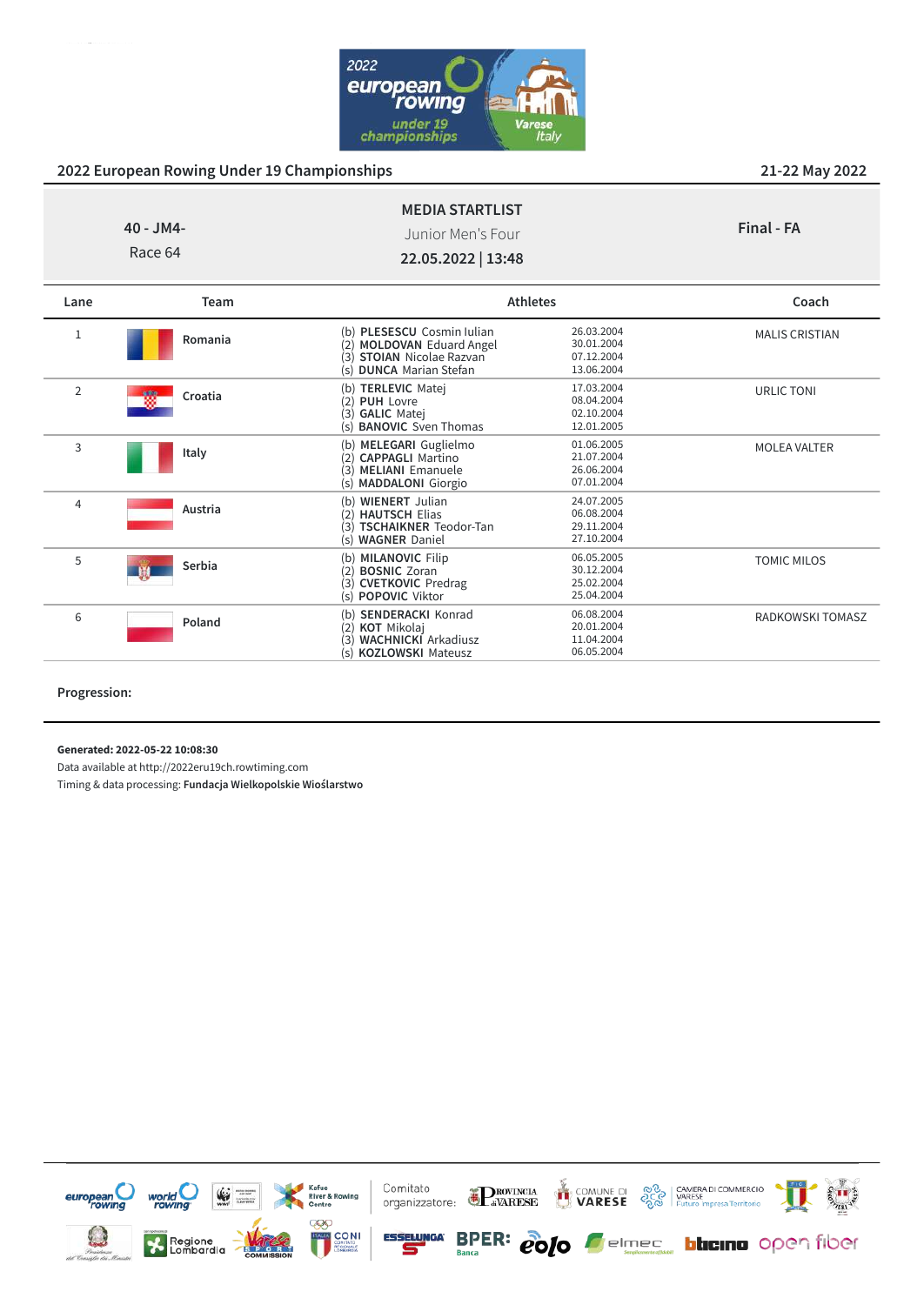

#### **41 - JW4x MEDIA STARTLIST** Junior Women's Quadruple Sculls

**Final - FA**

Race 65

**22.05.2022 | 14:00**

| Lane | Team                  | <b>Athletes</b>                                                                                                                             |                                                      | Coach                          |
|------|-----------------------|---------------------------------------------------------------------------------------------------------------------------------------------|------------------------------------------------------|--------------------------------|
| 1    | Greece                | (b) LEVENTELLI Eleni Marina<br><b>LAPIKOF</b> Viktoria<br>(2)<br><b>ANGOU Sotiria</b><br>(3)<br>NTARA Nefeli<br>(s)                         | 23.07.2004<br>20.07.2005<br>11.07.2005<br>21.11.2007 | <b>POSTIGLIONE</b><br>GIOVANNI |
| 2    | Switzerland           | <b>TREVISAN Aline</b><br>(b)<br><b>BENATI</b> Aurelia<br>(2)<br>(3)<br>LOETSCHER Flavia<br>(s) VON DER SCHULENBURG Alexa                    | 28.09.2005<br>14.05.2006<br>28.12.2004<br>19.02.2004 | HOWALD-BUOL<br>ANNA-MARIA      |
| 3    | Romania               | (b) TODIRICA Andreea<br><b>NEDELCU</b> Iulia Valentina<br>(2)<br><b>GRADINACIUC</b> Delia Mirabela<br>(3)<br><b>MATRAN</b> Ana-Maria<br>(s) | 09.06.2005<br>10.03.2005<br>06.08.2005<br>15.02.2004 | <b>GRIJUC MARIAN</b>           |
| 4    | France                | <b>CLOUTIER Elea</b><br>(b)<br><b>RAVOIRE</b> Jessica<br>(2)<br><b>ASSIER Lucie</b><br>(3)<br><b>MERDENS Maelle</b><br>(s)                  | 09.12.2005<br>24.05.2005<br>30.04.2004<br>28.07.2004 | <b>DEPIERRE GAEL</b>           |
| 5    | Poland                | <b>KUSIOWSKA Kinga</b><br>(b)<br><b>KHLIBENKO</b> Anna<br>(2)<br><b>STEFANIAK Gabriela</b><br>(3)<br><b>MALICKA Natasha</b><br>(s)          | 15.04.2005<br>14.11.2004<br>15.05.2005<br>07.04.2004 | <b>RADKOWSKI TOMASZ</b>        |
| 6    | <b>Czech Republic</b> | <b>BURESOVA</b> Veronika<br>(h)<br><b>KRPCOVA Kamila</b><br>(2)<br><b>STERBOVA Natalie</b><br>(3)<br><b>KUBATOVA Sofie</b><br>$(\varsigma)$ | 29.06.2005<br>10.09.2005<br>16.02.2006<br>19.01.2005 | <b>BLAHA PAVEL</b>             |

**Progression:**

**Generated: 2022-05-22 10:08:30**

Data available at http://2022eru19ch.rowtiming.com

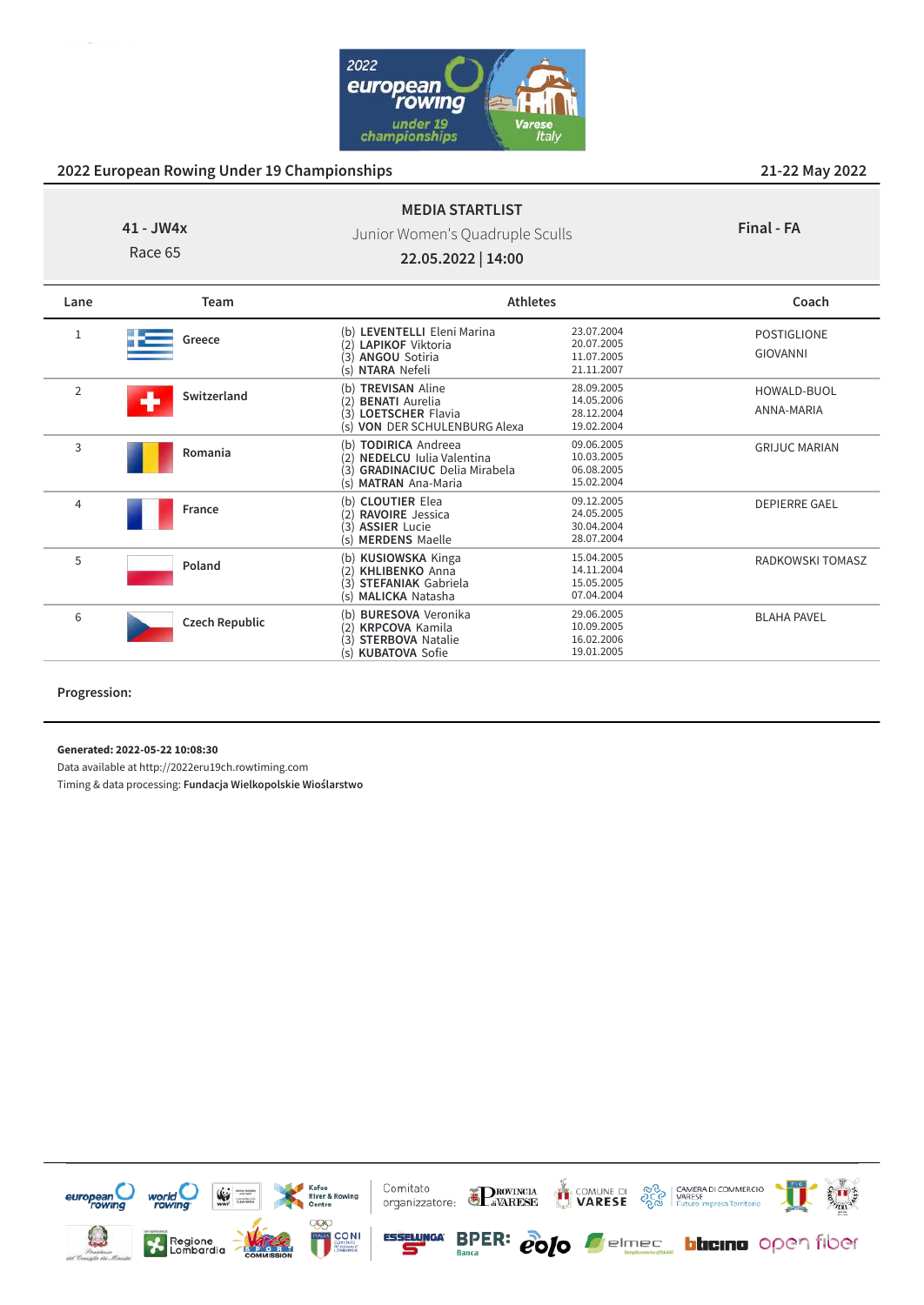

# **42 - JM4x**

Junior Men's Quadruple Sculls

**MEDIA STARTLIST**

| Final - FA |  |
|------------|--|
|------------|--|

MOLEA VALTER

POSTIGLIONE GIOVANNI

LITERA JAKUB

NIEPMANN SIMON

Race 66

<sup>2</sup> **Ukraine**

<sup>4</sup> **Greece**

<sup>5</sup> **Czech Republic**

<sup>6</sup> **Switzerland**

**Italy**

**22.05.2022 | 14:12**

(2) **IVANOV** Oleksandr 23.02.2004 (3) **MAIKO** Mykhailo 19.09.2004<br>
(5) **ROMANENKO** Danylo 19.08.2004

(b) **SELVA** Marco 04.09.2005<br>
(2) **BELGERI** Matteo 08.09.2004 (2) **BELGERI** Matteo 08.09.2004<br>
(3) **GANDOLA** Marco 09.04.2004 **GANDOLA** Marco 09.04.2004<br> **PRATI** Marco 01.04.2004

(b) **ADAM** Panagiotis 05.10.2004 (2) **LYKOMITROS** Apostolos 26.06.2004 (3) **CHOLOPOULOS** Nikolaos 26.09.2006<br>
(5) **PAPAZOGLOU** Dimitrios 26.01.2005

(b) **PANCHARTEK** Tomas 06.07.2005 (2) **JANAC** Krystof 22.01.2004 (**2) JANAC Krystof**<br>
(**3) SPRINZL** Jakub 20.09.2004<br>
(**s**) **PECIVAL** Ondrej 26.07.2004

(b) **ZEDKA** Ondrej 08.10.2004<br>
(2) **SALERNO** Leonardo 22.03.2004 (2) **SALERNO** Leonardo 22.03.2004 EGLI Gian Luca 14.09.2004<br>
CHAMBERS Nicolas 01.01.2005

(s) **ROMANENKO** Danylo 19.08.2004

(s) **PAPAZOGLOU** Dimitrios

(s) **PRATI** Marco

(s) **PECIVAL** Ondrei

(s) **CHAMBERS** Nicolas

| Lane | Team            |                                                                                    | <b>Athletes</b>                                      | Coach              |
|------|-----------------|------------------------------------------------------------------------------------|------------------------------------------------------|--------------------|
|      | Slovenia        | (b) PARTE Gasper<br>(2) KORBAR Jurij<br>(3) POTOCNIK Gabrijel<br>(s) MARKUZA Matej | 20.02.2004<br>08.09.2004<br>05.11.2004<br>15.04.2004 | <b>BLAZIC ANZE</b> |
|      | <b>Illezing</b> | (b) HRABAR Mykhailo                                                                | 07.03.2004<br>--------                               | LYKOVA ALLA        |

## **Progression:**

3

**Generated: 2022-05-22 10:08:30**

Data available at http://2022eru19ch.rowtiming.com

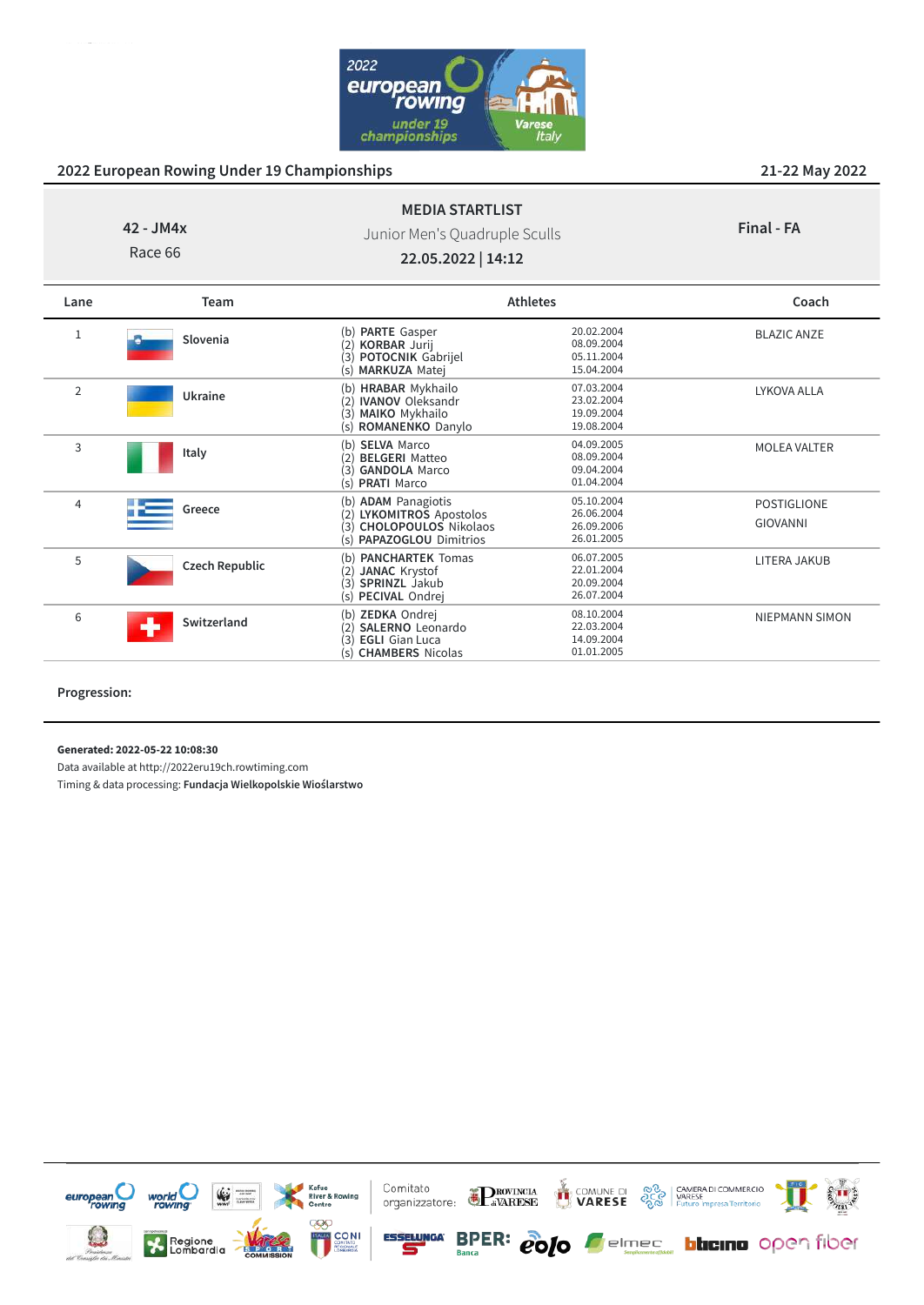

| $43 - JW8 +$<br>Race 67 |               | <b>MEDIA STARTLIST</b><br>Juniors Women's Eight<br>22.05.2022   14:24 |                 | Final - F     |
|-------------------------|---------------|-----------------------------------------------------------------------|-----------------|---------------|
| Lane                    | Team          |                                                                       | <b>Athletes</b> | Coach         |
|                         | <b>Doland</b> | ZAWADZKA Wiktoria<br>(b)                                              | 16.11.2005<br>. | ROBASZKIEWICZ |

| 1 | Poland  | (b) <b>ZAWADZKA</b> Wiktoria            | 16.11.2005 | ROBASZKIEWICZ         |
|---|---------|-----------------------------------------|------------|-----------------------|
|   |         | (2) LIPERTOWICZ Weronika                | 02.04.2004 | <b>AGNESZKA</b>       |
|   |         | (3) LEWANDOWSKA Wiktoria                | 11.04.2005 |                       |
|   |         | <b>OSZCZEDA</b> Julia<br>(4)            | 05.02.2005 |                       |
|   |         | WYRZYKOWSKA Nikola<br>(5)               | 31.05.2005 |                       |
|   |         | <b>BARANSKA</b> Aleksandra<br>(6)       | 01.04.2005 |                       |
|   |         | <b>HAKOBYAN Julia</b><br>(7)            | 22.10.2004 |                       |
|   |         | (s) <b>STALEGA</b> Kinga                | 03.01.2005 |                       |
|   |         | <b>WISNIEWSKA Martyna</b><br>(c)        | 25.08.2004 |                       |
| 2 |         | <b>NEGURA</b> Narcisa-Florentina<br>(b) | 29.09.2005 | <b>GRIJUC MARIAN</b>  |
|   | Romania | <b>PETRAS Andreea</b><br>(2)            | 08.10.2004 |                       |
|   |         | <b>GRIGORE</b> Cosmina Alexandra<br>(3) | 09.10.2004 |                       |
|   |         | <b>BOLDEA</b> Juliana Isabela<br>(4)    | 01.02.2005 |                       |
|   |         | <b>PISERU</b> Beatrice<br>(5)           | 22.12.2005 |                       |
|   |         | <b>AILINCAI</b> Denisa Cristina<br>6)   | 26.08.2005 |                       |
|   |         | <b>MIHAI Felicia Maria</b>              | 01.02.2004 |                       |
|   |         | <b>FILOTE</b> Andra Elena<br>(S)        | 10.02.2004 |                       |
|   |         | <b>DESPA Irina Lucia Andreea</b><br>(c) | 09.07.2008 |                       |
| 3 |         | <b>MONACI</b> Lucrezia<br>(b)           | 07.09.2005 | CASULA MASSIMO        |
|   | Italy   | <b>PAOLETTI Matilde</b><br>2)           | 29.10.2006 |                       |
|   |         | <b>CALABRESE Vittoria</b>               | 11.12.2004 |                       |
|   |         | <b>PETTINARI Alice</b>                  | 05.05.2005 |                       |
|   |         | <b>BIANCHI</b> Isabella                 | 22.07.2004 |                       |
|   |         | <b>OREFICE Marta</b><br>6)              | 31.07.2006 |                       |
|   |         | <b>OREFICE Giulia</b>                   | 31.07.2006 |                       |
|   |         | <b>MONTEGGIA Caterina</b>               | 09.11.2004 |                       |
|   |         | <b>COLOMBO</b> Ilaria                   | 28.09.2005 |                       |
| 4 |         | (b) KATAIEVA Zinaida                    | 22.03.2005 | <b>ZAKHAROV YURIY</b> |
|   | Ukraine | LEHENCHENKO Alisa<br>(2)                | 25.02.2006 |                       |
|   |         | <b>KLIEVTSOVA Daria</b><br>(3)          | 01.10.2004 |                       |
|   |         | <b>DEMIANOVA Maryna</b><br>(4)          | 18.08.2005 |                       |
|   |         | NAZARENKO Yelyzaveta                    | 04.08.2006 |                       |
|   |         | <b>DRAHA</b> Anastasija<br>(6)          | 18.09.2005 |                       |
|   |         | PASHCHENKO Viktoriia<br>7)              | 21.10.2004 |                       |
|   |         | YATSULIAK Iryna<br>(s)                  | 12.06.2006 |                       |
|   |         | <b>KOZYR</b> Anastasiia<br>(c)          | 04.01.2004 |                       |
|   |         |                                         |            |                       |

#### **Progression:**

#### **Generated: 2022-05-22 10:08:30**

Data available at http://2022eru19ch.rowtiming.com

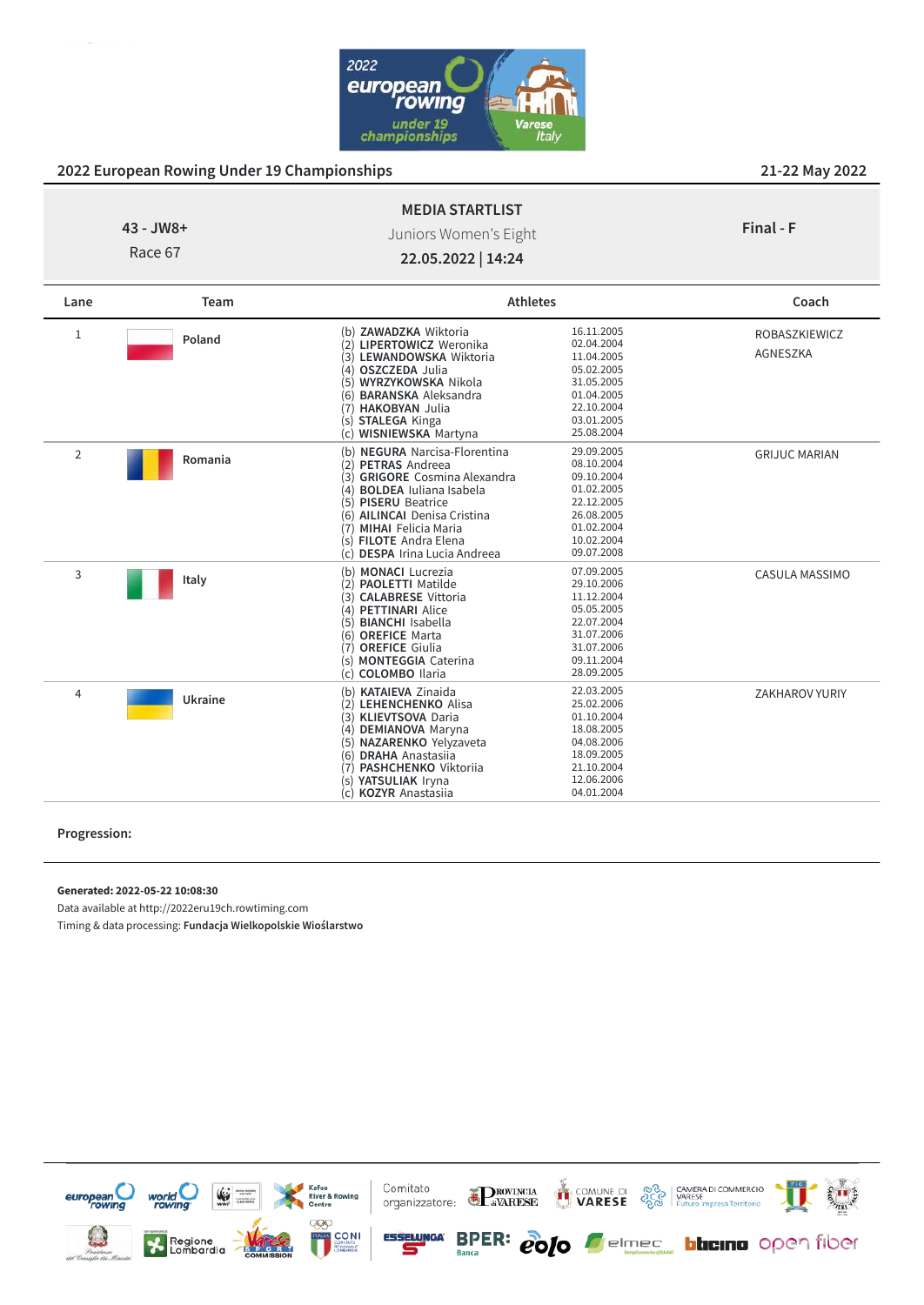

|                | 38 - JM2x<br>Race 68 | <b>MEDIA STARTLIST</b><br>Junior Men's Double Sculls<br>22.05.2022   14:36 |                          | Final - FA                            |
|----------------|----------------------|----------------------------------------------------------------------------|--------------------------|---------------------------------------|
| Lane           | Team                 | <b>Athletes</b>                                                            |                          | Coach                                 |
| 1              | Greece               | (b) KOPIDIS Leonidas<br>(s) MAKRYGIANNIS Panagiotis                        | 10.05.2004<br>28.01.2007 | <b>POSTIGLIONE</b><br><b>GIOVANNI</b> |
| $\overline{2}$ | France               | (b) RODRIGUE Alric<br>(s) GONZALEZ Come                                    | 06.04.2004<br>02.08.2004 |                                       |
| 3              | Poland               | (b) SLIWINSKI Piotr<br>(s) GALEZA Daniel                                   | 31.10.2004<br>29.01.2004 | <b>DZIEKONSKI RAFAL</b>               |
| 4              | Turkey               | (b) KABADAYI Ahmet Ali<br>(s) KOROGLU Halil Kaan                           | 02.09.2004<br>09.09.2005 | <b>ILIC NEBOJSA</b>                   |
| 5              | Croatia              | (b) <b>SMOLJANOVIC</b> Marin<br>(s) TALAJA Ivan                            | 20.11.2004<br>03.01.2005 | <b>SRZIC LUKA</b>                     |
| 6              | Ukraine              | (b) SHCHERBAN Leonid<br>(s) PUZHALOV Nikita                                | 24.04.2005<br>09.09.2005 | <b>KASHKO MYKYTA</b>                  |

#### **Progression:**

**Generated: 2022-05-22 10:08:30**

Data available at http://2022eru19ch.rowtiming.com

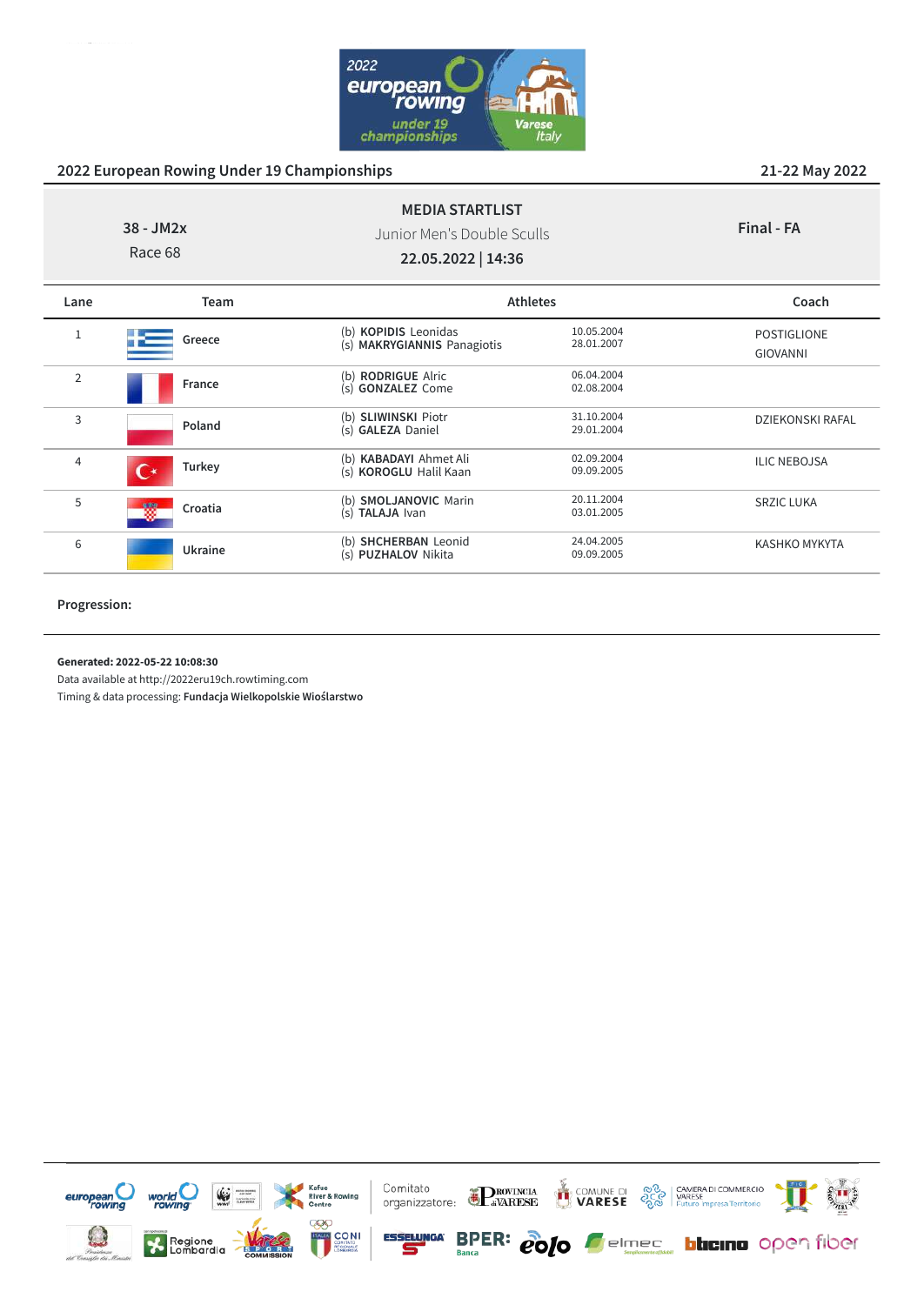

| 37 - JW2x<br>Race 69 |                | <b>MEDIA STARTLIST</b><br>Junior Women's Double Sculls<br>22.05.2022   14:48 |                          | Final - FA                            |
|----------------------|----------------|------------------------------------------------------------------------------|--------------------------|---------------------------------------|
| Lane                 | Team           | <b>Athletes</b>                                                              |                          | Coach                                 |
| 1                    | France         | (b) MASSEMIN Milla<br>(s) DEGEORGES Salome                                   | 14.03.2004<br>01.07.2004 | <b>DEPIERRE GAEL</b>                  |
| $\overline{2}$       | Austria        | (b) GUTSJAHR Emma<br>(s) HAIDER Greta                                        | 05.08.2004<br>18.04.2005 | WOLFSBERGER<br><b>GERHARD</b>         |
| 3                    | Italy          | (b) ERPINI Angelica<br>(s) RUBEO Francesca                                   | 08.05.2005<br>13.07.2005 | CASULA MASSIMO                        |
| 4                    | Greece         | (b) DALIDOU Sofia<br>(s) NATSIOULA Styliani                                  | 23.09.2005<br>09.12.2004 | <b>POSTIGLIONE</b><br><b>GIOVANNI</b> |
| 5                    | Lithuania      | (b) JONUSAITE Ula<br>(s) KRYZEVICIUTE Saule                                  | 26.07.2004<br>22.12.2004 |                                       |
| 6                    | Czech Republic | (b) JANSTOVA Terezie<br>(s) ZAMOSTNA Veronika                                | 18.05.2005<br>17.04.2004 |                                       |

#### **Progression:**

**Generated: 2022-05-22 10:08:30**

Data available at http://2022eru19ch.rowtiming.com